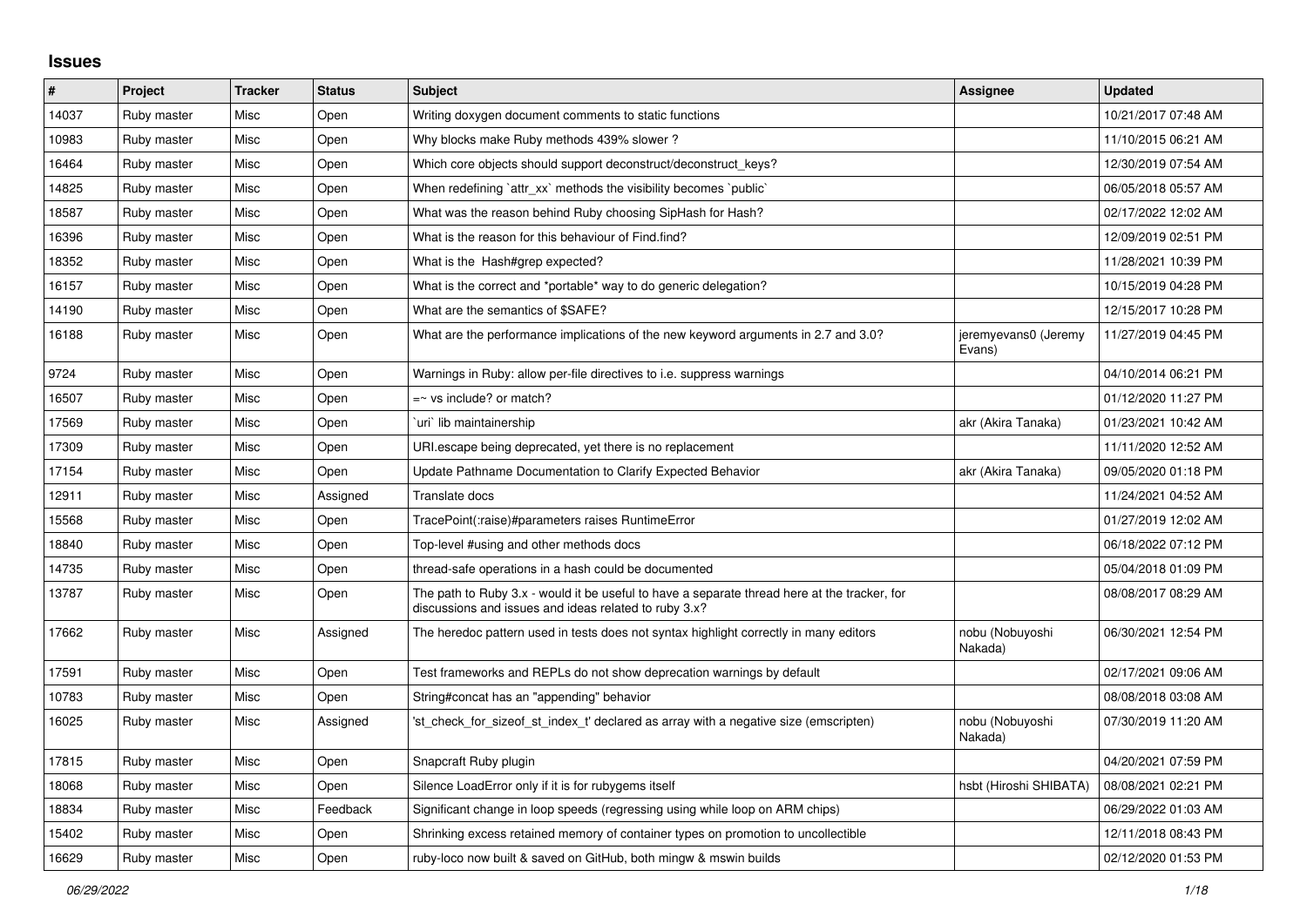| $\#$  | Project     | <b>Tracker</b> | <b>Status</b> | Subject                                                                                                                    | <b>Assignee</b>              | <b>Updated</b>      |
|-------|-------------|----------------|---------------|----------------------------------------------------------------------------------------------------------------------------|------------------------------|---------------------|
| 16408 | Ruby master | Misc           | Open          | Ruby docs list incorrect method signatures for PTY::getpty/PTY::spawn                                                      |                              | 12/12/2019 05:12 PM |
| 14149 | Ruby master | Misc           | Open          | Ruby Birthday Thread - 25th years anniversary                                                                              |                              | 12/02/2017 01:40 AM |
| 13968 | Ruby master | Misc           | Open          | [Ruby 3.x perhaps] - A (minimal?) static variant of ruby                                                                   |                              | 01/14/2018 03:24 PM |
| 16895 | Ruby master | Misc           | Open          | Request for cooperation: Try your applications/libraries with master branch and debug options                              |                              | 05/15/2020 11:51 PM |
| 11295 | Ruby master | Misc           | Open          | Request for comments about error messages                                                                                  |                              | 10/22/2015 09:12 AM |
| 16747 | Ruby master | Misc           | Assigned      | Repository reorganization request                                                                                          | nobu (Nobuyoshi<br>Nakada)   | 05/22/2020 01:30 PM |
| 10541 | Ruby master | Misc           | Open          | Remove shorthand string interpolation syntax                                                                               | matz (Yukihiro<br>Matsumoto) | 10/08/2015 05:44 PM |
| 18371 | Ruby master | Misc           | Assigned      | Release branches (release information in general)                                                                          | naruse (Yui NARUSE)          | 03/23/2022 10:32 PM |
| 15802 | Ruby master | Misc           | Open          | Reduce the minimum string buffer size from 127 to 63 bytes                                                                 | ko1 (Koichi Sasada)          | 07/30/2019 04:04 AM |
| 17376 | Ruby master | Misc           | Assigned      | Reduce number of GitHub Actions                                                                                            | shyouhei (Shyouhei<br>Urabe) | 12/10/2020 11:50 AM |
| 15723 | Ruby master | Misc           | Feedback      | Reconsider numbered parameters                                                                                             | matz (Yukihiro<br>Matsumoto) | 10/03/2019 07:16 PM |
| 17053 | Ruby master | Misc           | Open          | RDoc for Hash Keys                                                                                                         |                              | 07/28/2020 01:21 AM |
| 14692 | Ruby master | Misc           | Open          | Question: Ruby stdlib's Option Parser                                                                                      | nobu (Nobuyoshi<br>Nakada)   | 04/22/2018 05:53 AM |
| 18420 | Ruby master | Misc           | Open          | Question about how to handle IO pipe reader and writer when forking                                                        |                              | 12/22/2021 12:04 AM |
| 18761 | Ruby master | Misc           | Open          | provide an example wasm project                                                                                            | katei (Yuta Saito)           | 05/23/2022 11:01 AM |
| 13804 | Ruby master | Misc           | Open          | Protected methods cannot be overridden                                                                                     |                              | 08/10/2017 09:41 PM |
| 18150 | Ruby master | Misc           | Open          | Proposal: Deprecate leading zero syntax to declare octals, since it's extremely confusing (and<br>Python 3 removed it too) |                              | 09/04/2021 03:21 AM |
| 17565 | Ruby master | Misc           | Open          | Prefer use of access(2) in rb_file_load_ok() to check for existence of require'd files                                     |                              | 01/21/2021 08:52 PM |
| 16487 | Ruby master | Misc           | Open          | Potential for SIMD usage in ruby-core                                                                                      |                              | 01/16/2020 05:25 AM |
| 17586 | Ruby master | Misc           | Open          | Please run Windows CI in all std-lib repos                                                                                 |                              | 01/28/2021 02:34 PM |
| 10628 | Ruby master | Misc           | Open          | Peformance of URI module                                                                                                   | naruse (Yui NARUSE)          | 12/26/2014 04:08 PM |
| 10791 | Ruby master | Misc           | Assigned      | [PATCH 1/1] Remove unnecessary passing value from doc for Observable                                                       |                              | 08/10/2018 10:51 AM |
| 13634 | Ruby master | Misc           | Open          | NilClass is lying about respond_to?(:clone)                                                                                |                              | 06/06/2017 08:27 AM |
| 16114 | Ruby master | Misc           | Open          | Naming of "beginless range"                                                                                                |                              | 10/08/2019 03:06 PM |
| 16267 | Ruby master | Misc           | Open          | MinGW CI - add to Actions ?                                                                                                |                              | 10/21/2019 01:10 AM |
| 14770 | Ruby master | Misc           | Open          | [META] DevelopersMeeting                                                                                                   |                              | 05/17/2018 12:28 PM |
| 16124 | Ruby master | Misc           | Assigned      | Let the transient heap belong to objspace                                                                                  | ko1 (Koichi Sasada)          | 11/18/2019 08:48 AM |
| 15007 | Ruby master | Misc           | Open          | Let all Init xxx and extension APIs frequently called from init code paths be considered cold                              | naruse (Yui NARUSE)          | 12/06/2018 11:05 AM |
| 16160 | Ruby master | Misc           | Open          | Lazy init thread local storage                                                                                             |                              | 09/22/2019 01:55 AM |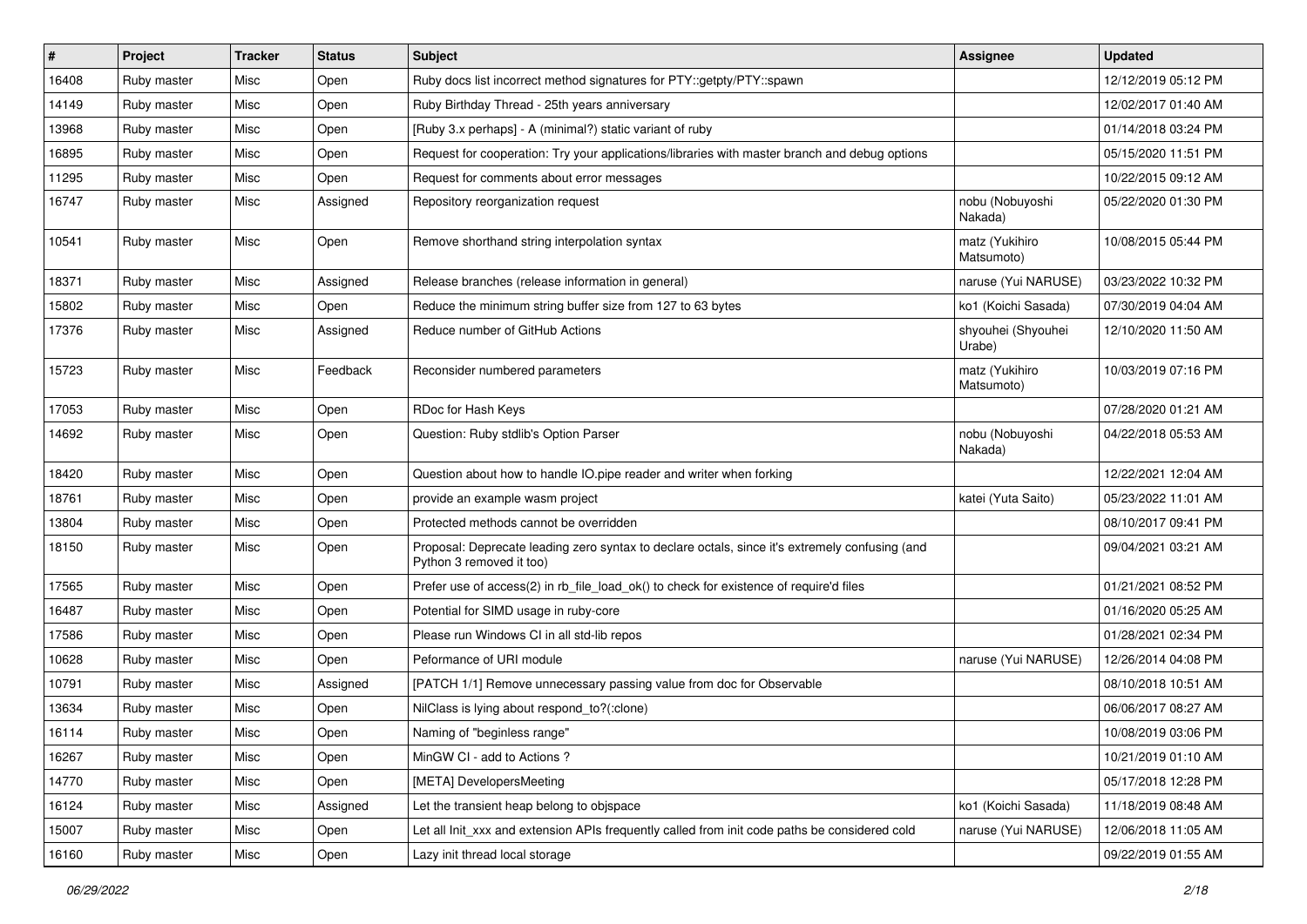| $\vert$ # | Project     | <b>Tracker</b> | <b>Status</b> | <b>Subject</b>                                                                                                                                                            | <b>Assignee</b>                 | <b>Updated</b>      |
|-----------|-------------|----------------|---------------|---------------------------------------------------------------------------------------------------------------------------------------------------------------------------|---------------------------------|---------------------|
| 18725     | Ruby master | Misc           | Open          | IO#write and IO#wait_writable block for write pipe if read pipe is closed in other thread on<br>OpenBSD                                                                   |                                 | 04/13/2022 11:20 PM |
| 10513     | Ruby master | Misc           | Open          | instance eval yields the receiver, but is documented to yield no arguments                                                                                                | zzak (Zachary Scott)            | 11/14/2014 10:29 PM |
| 12751     | Ruby master | Misc           | Open          | Incompatibility of Ruby 3                                                                                                                                                 |                                 | 09/14/2016 12:48 PM |
| 16512     | Ruby master | Misc           | Assigned      | Improving `www.ruby-lang.org` reference by merging with `rubyreferences.github.io`                                                                                        | zverok (Victor Shepelev)        | 02/01/2022 12:28 PM |
| 15744     | Ruby master | Misc           | Open          | Improvement needed to documentation of 'Literals'                                                                                                                         |                                 | 06/24/2019 02:27 AM |
| 17199     | Ruby master | Misc           | Open          | id outputed by inspect and to s output does not allow to find actual object id and vice-versa                                                                             |                                 | 10/20/2020 09:35 PM |
| 16436     | Ruby master | Misc           | Open          | hash missing #last method, make it not so consistent (it has #first)                                                                                                      |                                 | 01/06/2021 09:47 AM |
| 15431     | Ruby master | Misc           | Open          | Hashes and arrays should not require commas to seperate values when using new lines                                                                                       |                                 | 12/18/2018 11:05 AM |
| 10312     | Ruby master | Misc           | Open          | Give people more control over how the ruby parser sees code and lexical code elements<br>(valid/invalid - toggle options) + macros                                        |                                 | 01/20/2016 05:14 PM |
| 15136     | Ruby master | Misc           | Open          | Fix - Wparentheses warnings                                                                                                                                               |                                 | 09/20/2018 09:41 AM |
| 18082     | Ruby master | Misc           | Open          | FileUtils.remove entry secure has inconsistent document                                                                                                                   |                                 | 08/17/2021 04:26 PM |
| 13209     | Ruby master | Misc           | Open          | fact.rb in ruby/sample variations                                                                                                                                         |                                 | 02/14/2017 12:10 AM |
| 15806     | Ruby master | Misc           | Assigned      | Explicitly initialise encodings on init to remove branches on encoding lookup                                                                                             | nobu (Nobuyoshi<br>Nakada)      | 08/29/2019 04:29 AM |
| 11355     | Ruby master | Misc           | Open          | Exceptions inheriting from Timeout:: Error should behave the same way                                                                                                     |                                 | 07/15/2015 04:59 PM |
| 17174     | Ruby master | Misc           | Open          | "Error relocating, symbol not found" error when compiling a native extension on Alpine with Ruby<br>$>=2.4$                                                               |                                 | 10/06/2020 11:19 AM |
| 10424     | Ruby master | Misc           | Open          | Error message when sorting NaN                                                                                                                                            |                                 | 10/25/2014 02:13 PM |
| 16235     | Ruby master | Misc           | Open          | ENV assoc spec test does not test invalid name                                                                                                                            |                                 | 10/05/2019 10:53 PM |
| 17637     | Ruby master | Misc           | Open          | Endless ranges with `nil` boundary weird behavior                                                                                                                         |                                 | 02/19/2021 07:57 AM |
| 15510     | Ruby master | Misc           | Open          | Easter egg in Thread.handle interrupt                                                                                                                                     |                                 | 01/05/2019 11:53 PM |
| 11783     | Ruby master | Misc           | Open          | Do you have any idea if you have a budgets?                                                                                                                               |                                 | 05/16/2019 09:06 PM |
| 15905     | Ruby master | Misc           | Feedback      | - [Documentation] [Request for the wiki at https://bugs.ruby-lang.org/projects/ruby-trunk/wiki]]<br>Consider adding more information to statically compiled ruby variants |                                 | 06/06/2019 03:07 PM |
| 16659     | Ruby master | Misc           | Open          | Documentation on Regexp missing for absence pattern (?~pat)                                                                                                               |                                 | 02/27/2020 04:16 PM |
| 13622     | Ruby master | Misc           | Assigned      | Documentation missing                                                                                                                                                     | stomar (Marcus<br>Stollsteimer) | 06/03/2017 07:27 AM |
| 15654     | Ruby master | Misc           | Open          | Documentation for Complex is wrong or misleading                                                                                                                          |                                 | 03/11/2019 11:55 AM |
| 15249     | Ruby master | Misc           | Open          | Documentation for attr accessor and attr reader should be corrected                                                                                                       |                                 | 10/23/2018 08:09 PM |
| 14673     | Ruby master | Misc           | Open          | Documentation for `Array#drop` / `drop_while` unclear in regard to modification                                                                                           |                                 | 04/10/2018 09:51 AM |
| 12595     | Ruby master | Misc           | Open          | Documentation                                                                                                                                                             |                                 | 07/18/2016 04:39 PM |
| 15224     | Ruby master | Misc           | Open          | [DOCs] Minor inconsistency in class Array #initialize_copy -<br>https://ruby-doc.org/core-2.5.1/Array.html#method-i-initialize_copy                                       |                                 | 10/13/2018 02:26 PM |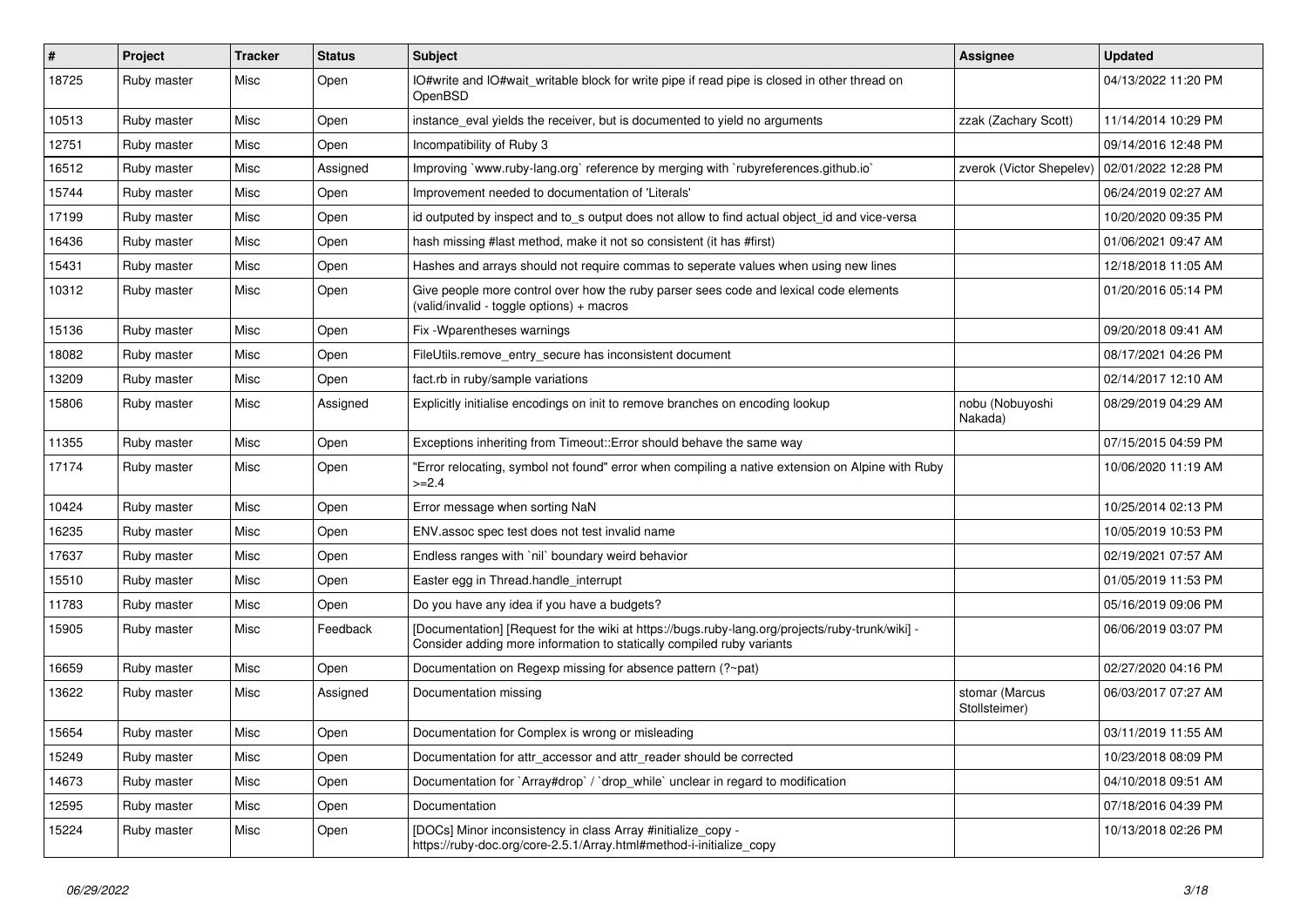| $\vert$ # | Project     | <b>Tracker</b> | <b>Status</b> | Subject                                                                                                                                 | Assignee                     | <b>Updated</b>      |
|-----------|-------------|----------------|---------------|-----------------------------------------------------------------------------------------------------------------------------------------|------------------------------|---------------------|
| 13497     | Ruby master | Misc           | Open          | Docs, code samples, Ripper example                                                                                                      |                              | 04/23/2017 04:27 AM |
| 16803     | Ruby master | Misc           | Open          | Discussion: those internal macros reside in public API headers                                                                          |                              | 05/14/2020 12:27 PM |
| 16130     | Ruby master | Misc           | Open          | [Discussion / Ideas] Finding a good name for the concept of/behind guilds - primarily the NAME                                          |                              | 08/27/2019 04:00 PM |
| 18836     | Ruby master | Misc           | Open          | DevMeeting-2022-07-21                                                                                                                   |                              | 06/21/2022 10:09 PM |
| 16630     | Ruby master | Misc           | Assigned      | Deprecate pub/ruby/*snapshot* and use pub/ruby/snapshot/* instead                                                                       | matz (Yukihiro<br>Matsumoto) | 02/27/2020 09:52 AM |
| 9136      | Ruby master | Misc           | Assigned      | Deprecated Enumerator.new(object, method) bad for BasicObject                                                                           | zzak (Zachary Scott)         | 11/23/2013 03:58 AM |
| 15486     | Ruby master | Misc           | Feedback      | Default gems README.md                                                                                                                  | hsbt (Hiroshi SHIBATA)       | 03/11/2019 12:19 PM |
| 15418     | Ruby master | Misc           | Open          | Date.parse('2018')                                                                                                                      |                              | 12/15/2018 09:17 PM |
| 17502     | Ruby master | Misc           | Open          | C vs Ruby                                                                                                                               | ko1 (Koichi Sasada)          | 12/02/2021 07:53 PM |
| 17683     | Ruby master | Misc           | Open          | Current status of beginless range (experimental or not)                                                                                 |                              | 06/05/2021 07:22 AM |
| 13072     | Ruby master | Misc           | Open          | Current state of date standard library                                                                                                  |                              | 09/02/2017 05:38 PM |
| 14760     | Ruby master | Misc           | Open          | cross-thread IO#close semantics                                                                                                         | matz (Yukihiro<br>Matsumoto) | 05/17/2018 08:21 AM |
| 16805     | Ruby master | Misc           | Assigned      | Coroutine's license is unclear                                                                                                          | ReiOdaira (Rei Odaira)       | 07/01/2021 10:09 PM |
| 17137     | Ruby master | Misc           | Open          | Cooperation on maintaining official docker ruby images                                                                                  |                              | 09/02/2020 05:03 PM |
| 9516      | Ruby master | Misc           | Open          | Consolidate all deprecation messages to one or more helper methods                                                                      |                              | 02/13/2014 05:11 PM |
| 10560     | Ruby master | Misc           | Assigned      | confusion between x=x+y, x+=y, x.concat(y) and y.each{ z  x< <z}< td=""><td>zzak (Zachary Scott)</td><td>01/05/2018 09:02 PM</td></z}<> | zzak (Zachary Scott)         | 01/05/2018 09:02 PM |
| 16346     | Ruby master | Misc           | Open          | Confusing macro name: RUBY_MARK_NO_PIN_UNLESS_NULL                                                                                      |                              | 11/13/2019 07:39 AM |
| 12277     | Ruby master | Misc           | Open          | Coding rule: colum number                                                                                                               |                              | 04/13/2016 06:32 PM |
| 17390     | Ruby master | Misc           | Open          | Class and method-level docs for Ractor                                                                                                  |                              | 12/13/2020 06:33 PM |
| 15487     | Ruby master | Misc           | Assigned      | Clarify default gems maintanance policy                                                                                                 | hsbt (Hiroshi SHIBATA)       | 12/30/2018 08:42 PM |
| 11570     | Ruby master | Misc           | Open          | Clarify autoload chaining behavior                                                                                                      |                              | 10/06/2015 04:52 PM |
| 17829     | Ruby master | Misc           | Open          | Clang/LLVM correctness of x64-mingw32 build (`shorten-64-to-32` warnings)                                                               |                              | 04/26/2021 04:23 PM |
| 17720     | Ruby master | Misc           | Assigned      | Cirrus CI to check non-x86_64 architecture cases by own machines                                                                        | jaruga (Jun Aruga)           | 09/26/2021 10:24 AM |
| 18726     | Ruby master | Misc           | Open          | CI Error on c99 and c2x                                                                                                                 | shyouhei (Shyouhei<br>Urabe) | 04/19/2022 09:05 AM |
| 16750     | Ruby master | Misc           | Open          | Change typedef of VALUE for better type checking                                                                                        |                              | 04/03/2020 02:34 AM |
| 16013     | Ruby master | Misc           | Feedback      | Bundler                                                                                                                                 | hsbt (Hiroshi SHIBATA)       | 10/17/2019 05:20 PM |
| 10766     | Ruby master | Misc           | Feedback      | Build failed generating RDoc documentation                                                                                              |                              | 05/17/2016 06:37 AM |
| 9832      | Ruby master | Misc           | Open          | better concurrency in threads                                                                                                           |                              | 05/12/2014 12:33 PM |
| 13057     | Ruby master | Misc           | Feedback      | BasicObject#_send_ documentation contains references to #send                                                                           |                              | 12/26/2016 09:49 PM |
| 16671     | Ruby master | Misc           | Open          | <b>BASERUBY</b> version policy                                                                                                          |                              | 03/05/2020 01:11 AM |
| 16678     | Ruby master | Misc           | Open          | Array#values_at has unintuitive behavior when supplied a range starting with negative index                                             |                              | 03/09/2020 02:06 PM |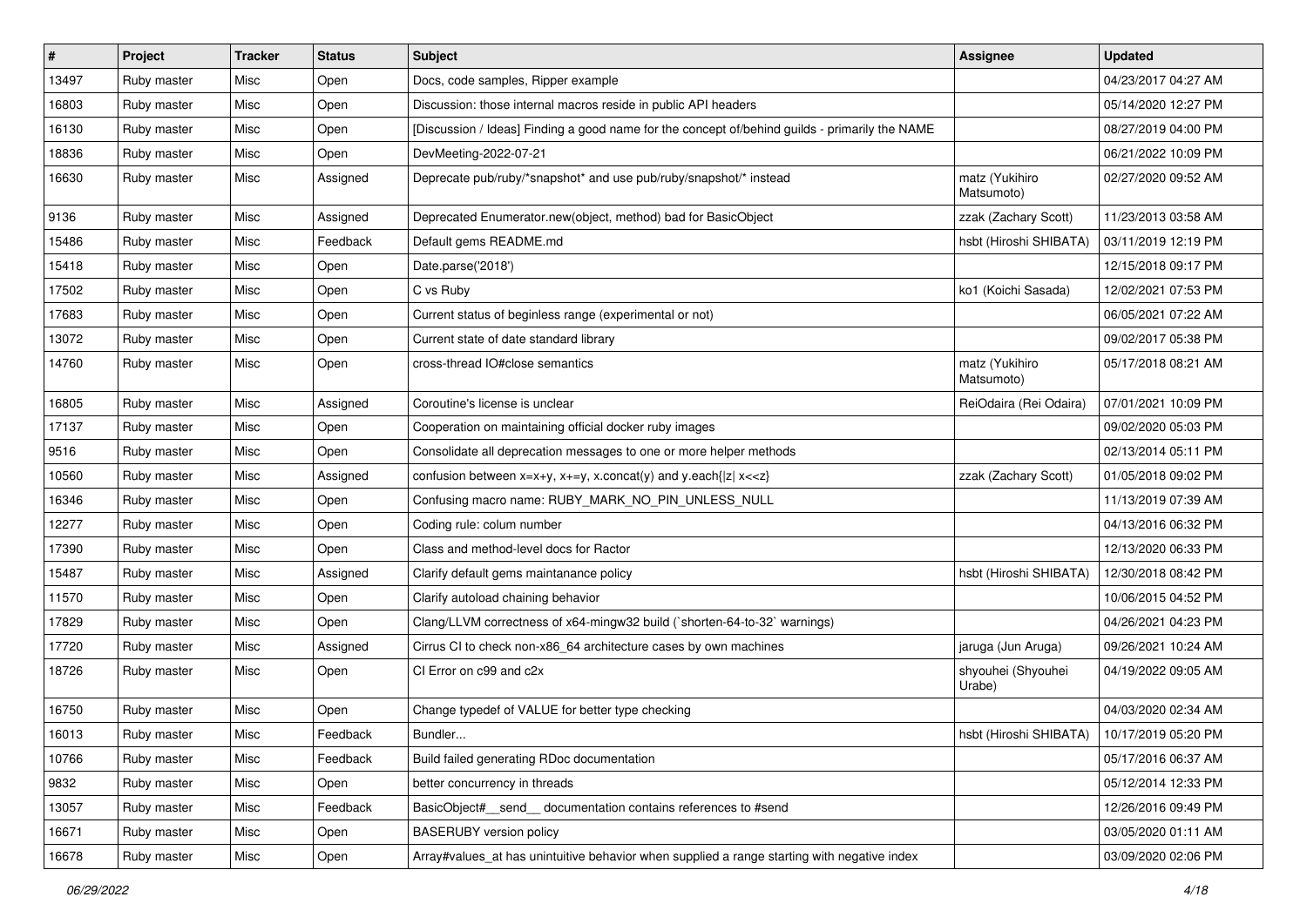| #     | Project     | <b>Tracker</b> | <b>Status</b> | Subject                                                                                                            | Assignee                              | <b>Updated</b>      |
|-------|-------------|----------------|---------------|--------------------------------------------------------------------------------------------------------------------|---------------------------------------|---------------------|
| 17399 | Ruby master | Misc           | Open          | Are endless methods experimental?                                                                                  |                                       | 12/22/2020 07:05 PM |
| 18691 | Ruby master | Misc           | Feedback      | An option to run `make rbconfig.rb` in a different directory                                                       |                                       | 06/16/2022 04:59 PM |
| 14917 | Ruby master | Misc           | Assigned      | Add RDoc documents to tar ball                                                                                     | aycabta (aycabta.)                    | 07/21/2018 09:29 AM |
| 15202 | Ruby master | Misc           | Open          | Adding Coverity Scan to CI to see the result casually                                                              |                                       | 10/25/2018 10:50 AM |
| 18248 | Ruby master | Misc           | Open          | Add Feature Triaging Guide                                                                                         |                                       | 10/12/2021 03:21 PM |
| 15514 | Ruby master | Misc           | Open          | Add documentation for implicit array decomposition                                                                 |                                       | 01/10/2019 04:43 PM |
| 14768 | Ruby master | Misc           | Open          | Add documentation for    and &&                                                                                    |                                       | 05/17/2018 09:45 AM |
| 18404 | Ruby master | Misc           | Open          | 3.1 documentation problems tracking ticket                                                                         |                                       | 12/24/2021 03:59 PM |
| 17422 | Ruby master | Misc           | Open          | 3.0 documentation problems tracking ticket                                                                         |                                       | 12/24/2020 12:51 PM |
| 8061  | Ruby master | Feature        | Open          | 000000000000000                                                                                                    | matz (Yukihiro<br>Matsumoto)          | 12/25/2017 06:15 PM |
| 17598 | Ruby master | Feature        | Feedback      | $0000000000000010$                                                                                                 |                                       | 02/03/2021 01:13 AM |
| 9816  | Ruby master | Feature        | Assigned      | 00000000000000000000                                                                                               | matz (Yukihiro<br>Matsumoto)          | 10/28/2014 08:29 AM |
| 14800 | Ruby master | Feature        | Open          | Zlib::GzipReader#read does not support 2nd argument                                                                |                                       | 08/26/2019 07:49 PM |
| 18440 | Ruby master | Feature        | Open          | YJIT is enabled if any YJIT tuning options are set                                                                 |                                       | 12/30/2021 08:17 PM |
| 14625 | Ruby master | Feature        | Open          | yield_self accepts an argument, calling to_proc                                                                    |                                       | 03/30/2018 06:52 AM |
| 9401  | Ruby master | Feature        | Open          | Yet another syntax for literal anonymous functions (lambdas)                                                       |                                       | 12/23/2021 11:43 PM |
| 18042 | Ruby master | Feature        | Feedback      | YARV code optimization                                                                                             |                                       | 07/27/2021 09:11 PM |
| 7788  | Ruby master | Feature        | Open          | YAML Tag Schema Support                                                                                            | tenderlovemaking<br>(Aaron Patterson) | 12/25/2017 06:15 PM |
| 11781 | Ruby master | Feature        | Open          | Would it be possible to alias .prepend() towards .unshift() for class Array by default?                            |                                       | 12/09/2015 12:46 PM |
| 16128 | Ruby master | Feature        | Open          | Would it be possible for ruby to warn about case/when menu options separated by a trailing, but<br>accidental ','? |                                       | 08/26/2019 09:56 AM |
| 14723 | Ruby master | Feature        | Open          | [WIP] sleepy GC                                                                                                    |                                       | 05/18/2018 09:13 AM |
| 14348 | Ruby master | Feature        | Open          | win32ole: enable using coclass-es with multiple IDispatch implementations                                          |                                       | 01/10/2018 11:35 AM |
| 9909  | Ruby master | Feature        | Open          | why shouldn't constant lookup check the nesting of module's name                                                   |                                       | 06/07/2014 02:18 AM |
| 17550 | Ruby master | Feature        | Open          | Why no function to get all subdirectories of a directory?                                                          |                                       | 01/18/2021 08:57 AM |
| 18291 | Ruby master | Feature        | Open          | When use $=\sim$ with named group, if regex is on the right side, variable not defined.                            |                                       | 11/06/2021 12:36 PM |
| 16971 | Ruby master | Feature        | Open          | weak_ref&.some_method should behave like object&.some_method                                                       |                                       | 06/19/2020 03:17 PM |
| 15817 | Ruby master | Feature        | Open          | Warnings for undef method and remove method on initialize()                                                        |                                       | 05/02/2019 09:11 AM |
| 16755 | Ruby master | Feature        | Open          | warning: `if' at the end of line without an expression                                                             |                                       | 04/03/2020 11:28 PM |
| 10728 | Ruby master | Feature        | Open          | Warning for Fixnum#size to use RbConfig::SIZEOF['long']                                                            |                                       | 01/11/2015 04:23 PM |
| 9613  | Ruby master | Feature        | Open          | Warn about unsafe ossl ciphers                                                                                     |                                       | 09/13/2015 03:27 AM |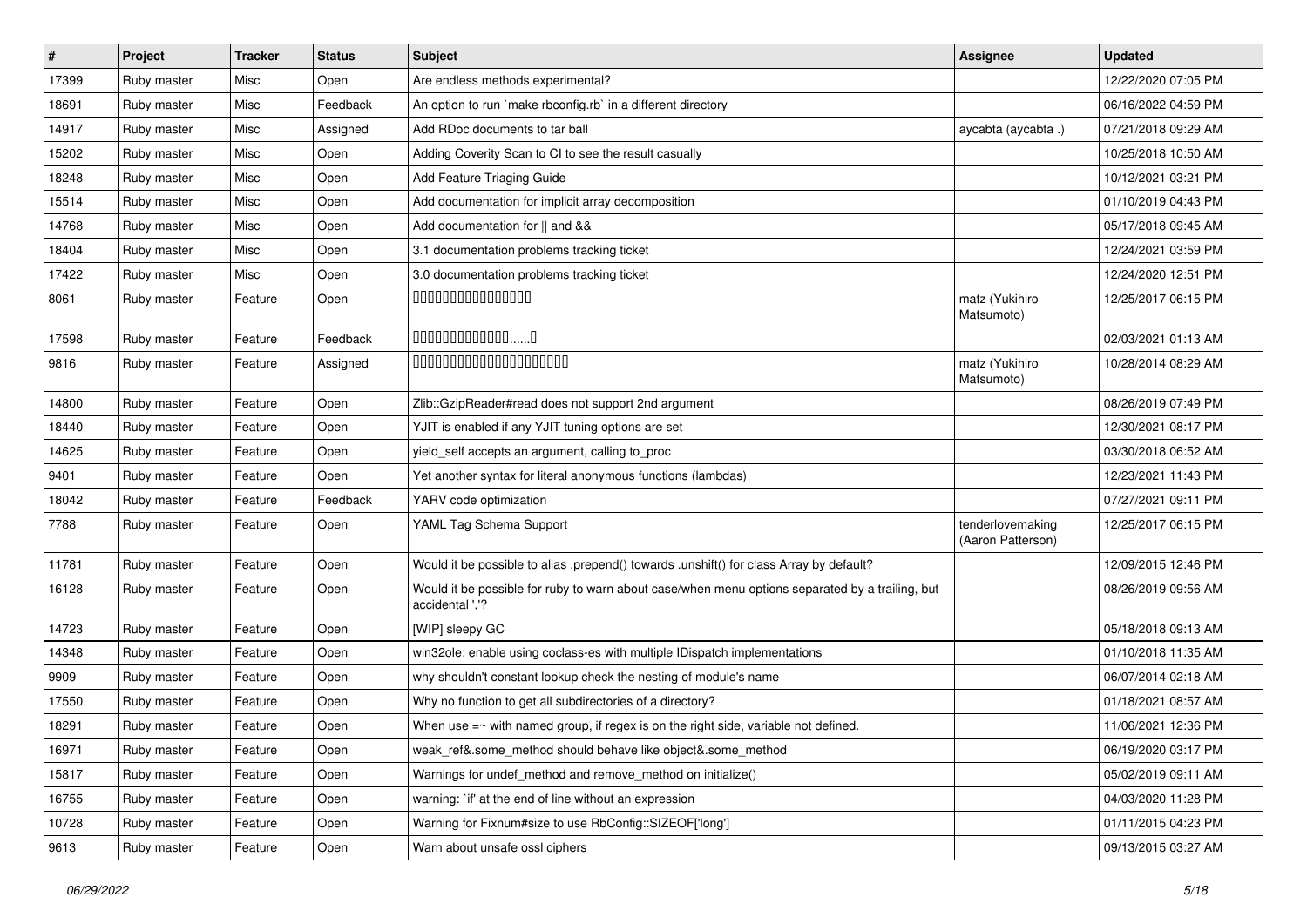| $\sharp$ | <b>Project</b> | <b>Tracker</b> | <b>Status</b> | Subject                                                                                      | Assignee                | <b>Updated</b>      |
|----------|----------------|----------------|---------------|----------------------------------------------------------------------------------------------|-------------------------|---------------------|
| 6613     | Ruby master    | Feature        | Assigned      | VT_RECORD, IRecordInfo Support in WIN32OLE                                                   | suke (Masaki Suketa)    | 12/25/2017 06:15 PM |
| 12589    | Ruby master    | Feature        | Open          | VM performance improvement proposal                                                          |                         | 02/20/2018 05:00 AM |
| 8404     | Ruby master    | Feature        | Open          | virtual, hooked or read only global variabels for ruby only code too                         |                         | 05/14/2013 09:19 PM |
| 14602    | Ruby master    | Feature        | Open          | Version of dig that raises error if a key is not present                                     |                         | 05/25/2022 12:02 PM |
| 18376    | Ruby master    | Feature        | Open          | Version comparison API                                                                       |                         | 12/30/2021 10:33 AM |
| 12114    | Ruby master    | Feature        | Open          | \$VERBOSE = true is being ignored                                                            |                         | 02/26/2016 02:00 PM |
| 9174     | Ruby master    | Feature        | Open          | value receiving block for Hash#has_key?                                                      |                         | 11/29/2013 06:33 AM |
| 14079    | Ruby master    | Feature        | Open          | Validate argument list without calling method                                                |                         | 11/07/2017 03:20 AM |
| 17355    | Ruby master    | Feature        | Assigned      | Using same set of names in or-patterns (pattern matching with $Foo(x)   Bar(x)$ )            | ktsj (Kazuki Tsujimoto) | 09/13/2021 09:11 AM |
| 12086    | Ruby master    | Feature        | Open          | using: option for instance_eval etc.                                                         |                         | 12/29/2019 07:46 PM |
| 12435    | Ruby master    | Feature        | Open          | Using connect_nonblock to open TCP connections in Net::HTTP#connect                          |                         | 06/06/2016 12:42 AM |
| 12653    | Ruby master    | Feature        | Assigned      | Use wide WinAPI for rb_w32_getcwd                                                            | usa (Usaku<br>NAKAMURA) | 09/12/2016 06:35 AM |
| 10371    | Ruby master    | Feature        | Open          | Use Thread#handle_interrupt in MonitorMixin                                                  |                         | 12/23/2021 11:43 PM |
| 16684    | Ruby master    | Feature        | Open          | Use the word "to" instead of "from" in backtrace                                             |                         | 04/10/2020 07:58 AM |
| 13047    | Ruby master    | Feature        | Assigned      | Use String literal instead of `String#+` for multiline pretty-printing of multiline strings  | akr (Akira Tanaka)      | 02/22/2017 07:09 AM |
| 12928    | Ruby master    | Feature        | Open          | Use socket conect_timeout in net stdlib for open_timeout                                     |                         | 12/02/2019 09:20 PM |
| 18369    | Ruby master    | Feature        | Open          | users.detect(:name, "Dorian") as shorthand for users.detect {  user  user.name == "Dorian" } |                         | 12/03/2021 02:23 PM |
| 10755    | Ruby master    | Feature        | Open          | Use rb_define_alias instead of rb_define_method for rb_cHash                                 |                         | 07/27/2021 11:09 AM |
| 14718    | Ruby master    | Feature        | Open          | Use jemalloc by default?                                                                     |                         | 03/25/2020 06:38 PM |
| 13881    | Ruby master    | Feature        | Open          | Use getcontext/setcontext on OS X                                                            |                         | 09/08/2017 09:13 AM |
| 8788     | Ruby master    | Feature        | Feedback      | use eventfd on newer Linux instead of pipe for timer thread                                  |                         | 12/25/2017 06:15 PM |
| 10251    | Ruby master    | Feature        | Open          | URI: Support wildcards (globbing) in no_proxy                                                |                         | 12/16/2015 05:22 AM |
| 14411    | Ruby master    | Feature        | Open          | URI#secure?                                                                                  |                         | 02/11/2018 03:44 PM |
| 17992    | Ruby master    | Feature        | Feedback      | Upstreaming the htmlentities gem into CGI#.(un)escape_html                                   |                         | 06/30/2021 02:26 PM |
| 18639    | Ruby master    | Feature        | Open          | Update Unicode data to Unicode Version 15.0.0                                                | duerst (Martin Dürst)   | 03/22/2022 07:38 PM |
| 16027    | Ruby master    | Feature        | Assigned      | Update Ruby's dtrace / USDT API to match what is exposed via the TracePoint API              | ko1 (Koichi Sasada)     | 08/03/2019 02:41 AM |
| 11690    | Ruby master    | Feature        | Open          | Update Hash during multiple assignment                                                       |                         | 12/10/2015 12:26 PM |
| 17562    | Ruby master    | Feature        | Open          | Update - E option in --help                                                                  |                         | 01/19/2021 05:38 PM |
| 15413    | Ruby master    | Feature        | Open          | unmarkable C stack (3rd stack)                                                               |                         | 12/15/2018 01:13 AM |
| 11625    | Ruby master    | Feature        | Assigned      | Unlock GVL for SHA1 calculations                                                             |                         | 09/25/2018 11:26 AM |
| 15781    | Ruby master    | Feature        | Open          | Unify Method List Introspection?                                                             |                         | 04/21/2019 11:16 PM |
| 17825    | Ruby master    | Feature        | Open          | Uniformize Float::INFINITY and Date::infinity.new                                            |                         | 05/04/2021 01:43 AM |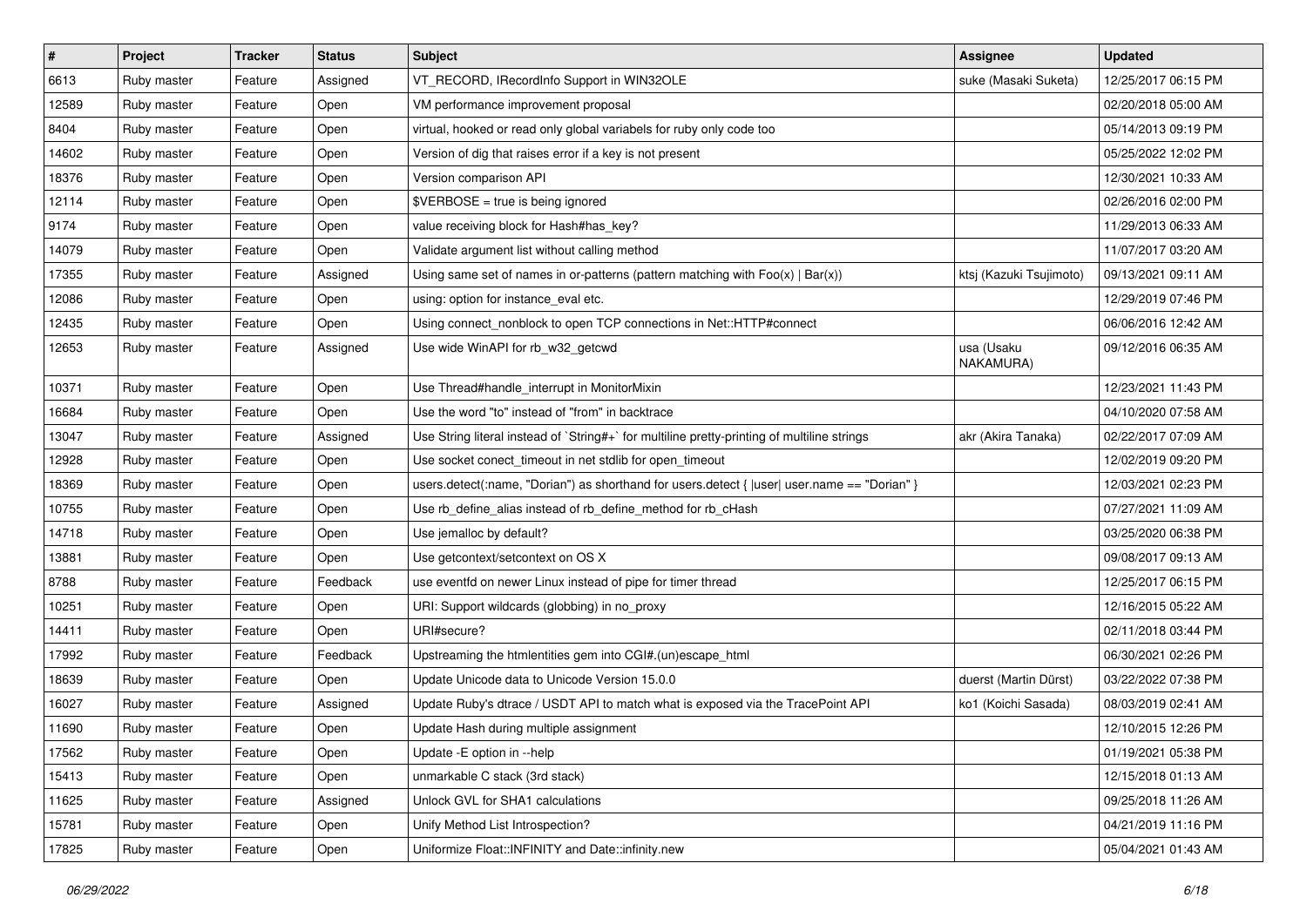| $\sharp$ | Project     | <b>Tracker</b> | <b>Status</b> | Subject                                                                                                  | Assignee                     | <b>Updated</b>      |
|----------|-------------|----------------|---------------|----------------------------------------------------------------------------------------------------------|------------------------------|---------------------|
| 11530    | Ruby master | Feature        | Feedback      | unicode planes                                                                                           |                              | 09/21/2015 05:46 AM |
| 5673     | Ruby master | Feature        | Feedback      | undef_method probably doesn't need to raise an error                                                     | matz (Yukihiro<br>Matsumoto) | 12/25/2017 06:15 PM |
| 18798    | Ruby master | Feature        | Open          | 'UnboundMethod#==' with inherited classes                                                                |                              | 05/25/2022 12:32 AM |
| 14390    | Ruby master | Feature        | Feedback      | UnboundMethod#to_proc                                                                                    |                              | 05/18/2018 03:24 AM |
| 10879    | Ruby master | Feature        | Open          | UnboundMethod#to_proc                                                                                    |                              | 02/21/2015 07:56 PM |
| 17950    | Ruby master | Feature        | Open          | Unable to pattern-match against a String key                                                             |                              | 06/15/2021 11:42 AM |
| 12625    | Ruby master | Feature        | Open          | TypeError.assert, ArgumentError.assert                                                                   |                              | 08/10/2016 04:36 AM |
| 16471    | Ruby master | Feature        | Open          | Two feature requests for WeakRef: get original object, callback feature                                  |                              | 01/02/2020 03:44 PM |
| 17566    | Ruby master | Feature        | Open          | Tune thread QoS / efficiency on macOS                                                                    |                              | 01/29/2021 09:16 AM |
| 13763    | Ruby master | Feature        | Open          | Trigger "unused variable warning" for unused variables in parameter lists                                |                              | 11/28/2017 04:49 AM |
| 10237    | Ruby master | Feature        | Open          | Transform all elements of one Encoding into another Encoding for Array and Hash                          |                              | 01/05/2018 09:01 PM |
| 8272     | Ruby master | Feature        | Open          | Transfer feature tracking to CommonRuby                                                                  |                              | 12/23/2021 11:40 PM |
| 15031    | Ruby master | Feature        | Open          | RANGE for testing whether object is a Range                                                              |                              | 08/27/2018 11:45 AM |
| 9099     | Ruby master | Feature        | Feedback      | Train emoji lambda operator                                                                              |                              | 11/24/2013 01:48 AM |
| 15854    | Ruby master | Feature        | Open          | Tracing instance variable assignment                                                                     | ko1 (Koichi Sasada)          | 07/29/2019 07:13 AM |
| 11348    | Ruby master | Feature        | Feedback      | TracePoint API needs events for fiber's switching                                                        | ko1 (Koichi Sasada)          | 09/01/2015 09:12 AM |
| 10844    | Ruby master | Feature        | Feedback      | TracePoint API needs an event to inform about creating/removing a new frame without calling<br>something | ko1 (Koichi Sasada)          | 03/02/2015 06:38 PM |
| 10589    | Ruby master | Feature        | Open          | [TracePoint API] Make THREAD_{BEGIN, END} events return some context information                         |                              | 12/11/2014 04:27 PM |
| 18047    | Ruby master | Feature        | Feedback      | TracePoint: Add event type for constant access                                                           |                              | 12/02/2021 08:35 PM |
| 16673    | Ruby master | Feature        | Open          | total_timeout for Net::HTTP                                                                              |                              | 03/07/2020 06:25 AM |
| 10238    | Ruby master | Feature        | Open          | todo: remove dependency on malloc_usable_size                                                            | ko1 (Koichi Sasada)          | 12/10/2020 09:20 AM |
| 10519    | Ruby master | Feature        | Open          | <b>TLS Renegotiation</b>                                                                                 |                              | 09/13/2015 03:29 AM |
| 16637    | Ruby master | Feature        | Open          | Time#to_s and Date#to_s accept strftime format string                                                    |                              | 02/17/2020 09:46 PM |
| 12173    | Ruby master | Feature        | Open          | Time#till_now`                                                                                           |                              | 03/16/2016 10:19 AM |
| 17363    | Ruby master | Feature        | Assigned      | Timeouts                                                                                                 | ko1 (Koichi Sasada)          | 05/14/2022 09:06 AM |
| 18033    | Ruby master | Feature        | Open          | Time.new to parse a string                                                                               |                              | 12/07/2021 02:15 PM |
| 10949    | Ruby master | Feature        | Open          | Time is WB unprotected                                                                                   |                              | 07/23/2015 05:55 PM |
| 13822    | Ruby master | Feature        | Feedback      | Time.dst_changes(t=Time.now.year)                                                                        |                              | 12/13/2018 01:31 AM |
| 6694     | Ruby master | Feature        | Assigned      | Thread.new without block.                                                                                | ko1 (Koichi Sasada)          | 12/25/2017 06:15 PM |
| 11098    | Ruby master | Feature        | Feedback      | Thread-level allocation counting                                                                         |                              | 10/09/2018 01:52 AM |
| 10658    | Ruby master | Feature        | Open          | ThreadGroup local variables                                                                              |                              | 01/28/2016 07:20 AM |
| 9755     | Ruby master | Feature        | Assigned      | Thread::Backtrace::Location#defined class                                                                | ko1 (Koichi Sasada)          | 04/18/2014 09:22 AM |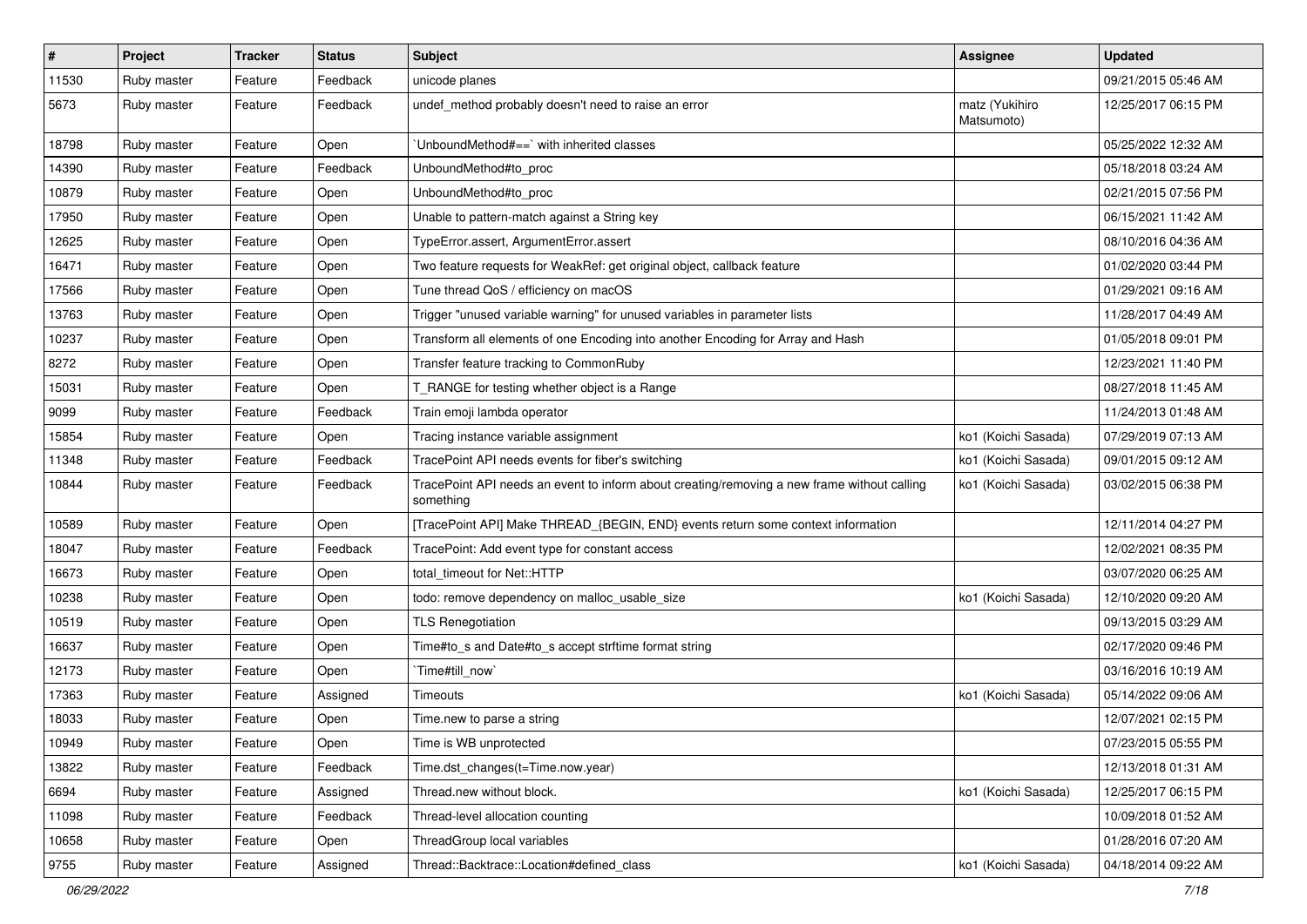| $\vert$ # | Project     | <b>Tracker</b> | <b>Status</b> | <b>Subject</b>                                                                                 | <b>Assignee</b>                         | <b>Updated</b>      |
|-----------|-------------|----------------|---------------|------------------------------------------------------------------------------------------------|-----------------------------------------|---------------------|
| 13557     | Ruby master | Feature        | Open          | there's no way to pass backtrace locations as a massaged backtrace                             |                                         | 06/24/2019 08:21 PM |
| 10175     | Ruby master | Feature        | Open          | There's no reason to prefer Proc.new over Kernel#proc anymore                                  |                                         | 11/10/2014 11:07 PM |
| 11791     | Ruby master | Feature        | Feedback      | The literal quotes should accept more quote characters (aka more unicode characters)           |                                         | 12/09/2015 12:45 AM |
| 8478      | Ruby master | Feature        | Open          | The hash returned by Enumerable#group by should have an empty array for its default value      | matz (Yukihiro<br>Matsumoto)            | 06/04/2013 03:56 PM |
| 14601     | Ruby master | Feature        | Open          | test-all & ruby/test m17n comb.rb - fixup                                                      |                                         | 08/26/2019 07:30 PM |
| 4592      | Ruby master | Feature        | Assigned      | Tempfile <sup>[1010101011]</sup>                                                               | matz (Yukihiro<br>Matsumoto)            | 12/25/2017 06:14 PM |
| 3953      | Ruby master | Feature        | Assigned      | TCPSocket / UDPSocket do not accept IPAddr objects.                                            | knu (Akinori MUSHA)                     | 12/25/2017 06:14 PM |
| 12735     | Ruby master | Feature        | Feedback      | TCP Server documentation improvement                                                           | zzak (Zachary Scott)                    | 03/01/2017 08:42 PM |
| 8896      | Ruby master | Feature        | Open          | #tap with missing block                                                                        |                                         | 12/23/2021 11:43 PM |
| 18136     | Ruby master | Feature        | Open          | take_while_after                                                                               |                                         | 01/28/2022 06:23 AM |
| 6602      | Ruby master | Feature        | Feedback      | Tail call optimization: enable by default?                                                     | ko1 (Koichi Sasada)                     | 06/13/2020 01:31 AM |
| 13512     | Ruby master | Feature        | Open          | <b>System Threads</b>                                                                          | ko1 (Koichi Sasada)                     | 07/14/2017 07:08 AM |
| 11428     | Ruby master | Feature        | Open          | system/exec/etc. should to_s their argument to restore Pathname functionality as it was in 1.8 |                                         | 11/06/2016 02:17 AM |
| 11939     | Ruby master | Feature        | Open          | Syntax sugar to apply a method replace a variable                                              |                                         | 01/04/2016 09:49 AM |
| 17290     | Ruby master | Feature        | Open          | Syntax sugar for boolean keyword argument                                                      |                                         | 10/29/2020 04:51 AM |
| 9686      | Ruby master | Feature        | Open          | Syntax for symbols used in hashes                                                              |                                         | 12/23/2021 11:43 PM |
| 8848      | Ruby master | Feature        | Open          | Syntax for binary strings                                                                      |                                         | 12/23/2021 11:43 PM |
| 13645     | Ruby master | Feature        | Open          | Syntactic sugar for indexing when using the safe navigation operator                           |                                         | 04/16/2019 03:00 PM |
| 12129     | Ruby master | Feature        | Open          | syntactic sugar for dynamic method dispatch `object_expression:method_name_expression(1, 2)`   |                                         | 03/14/2016 01:35 AM |
| 8961      | Ruby master | Feature        | Open          | Synchronizable module to easily wrap methods in a mutex                                        |                                         | 12/23/2021 11:43 PM |
| 13257     | Ruby master | Feature        | Feedback      | Symbol#singleton_class should be undef                                                         |                                         | 06/01/2020 09:41 PM |
| 10064     | Ruby master | Feature        | Feedback      | &:symbol in when clause                                                                        | matz (Yukihiro<br>Matsumoto)            | 01/05/2018 09:01 PM |
| 7795      | Ruby master | Feature        | Open          | Symbol.defined? and/or to_existing_symbol                                                      | matz (Yukihiro<br>Matsumoto)            | 12/25/2017 06:15 PM |
| 9963      | Ruby master | Feature        | Feedback      | Symbol.count                                                                                   |                                         | 07/11/2014 06:50 AM |
| 16102     | Ruby master | Feature        | Open          | 'Symbol#call'                                                                                  |                                         | 09/12/2019 09:25 AM |
| 5825      | Ruby master | Feature        | Assigned      | Sweet instance var assignment in the object initializer                                        | matz (Yukihiro<br>Matsumoto)            | 12/10/2020 08:53 AM |
| 18439     | Ruby master | Feature        | Open          | Support YJIT for VC++                                                                          | maximecb (Maxime<br>Chevalier-Boisvert) | 01/10/2022 11:29 PM |
| 14835     | Ruby master | Feature        | Feedback      | Support TracePoint#raised_exception on non-:raise events                                       |                                         | 12/04/2021 06:49 AM |
| 14393     | Ruby master | Feature        | Open          | Support sending file descriptors (on local machine) via DRb UNIX                               |                                         | 01/24/2018 08:58 PM |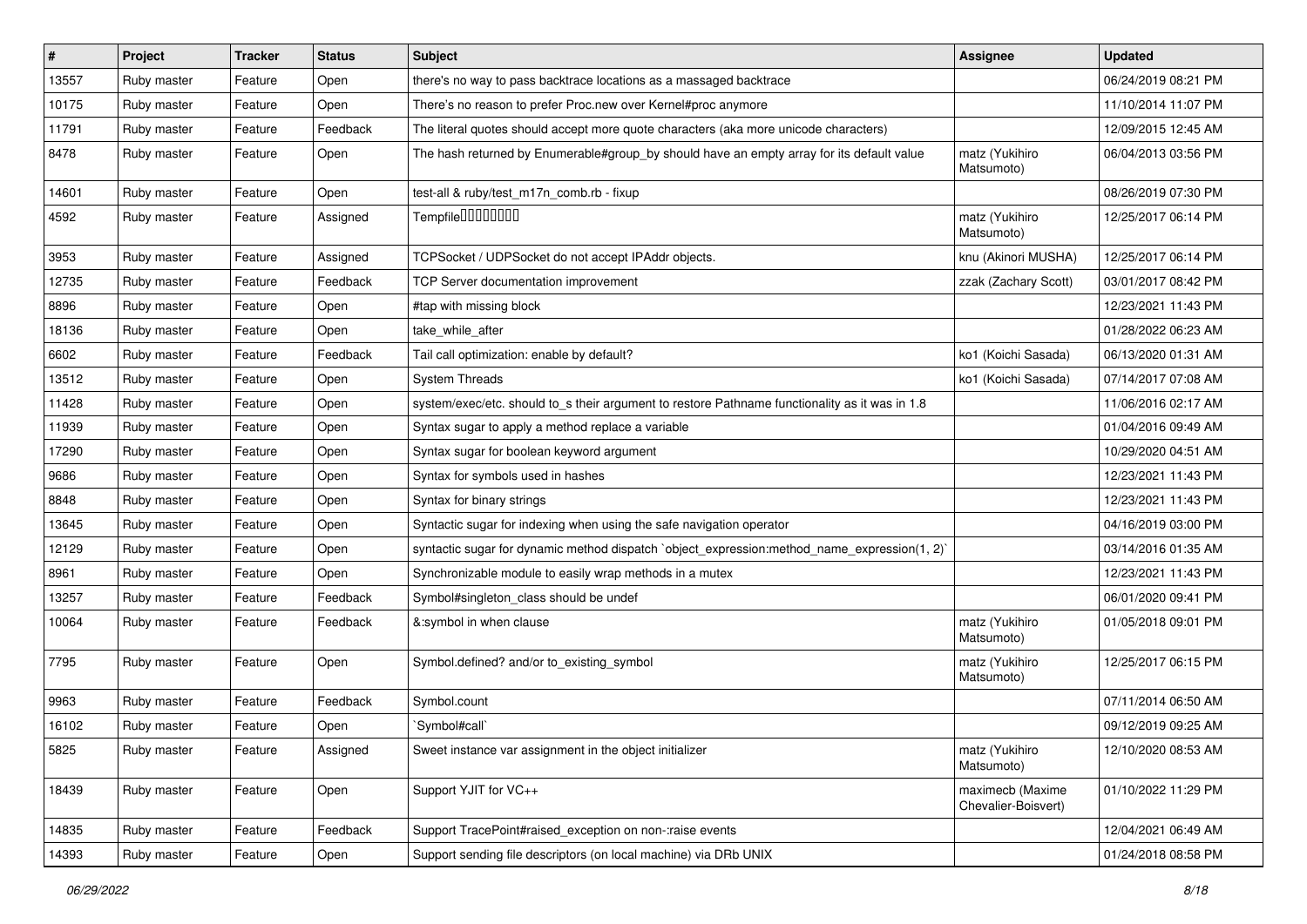| #     | <b>Project</b> | <b>Tracker</b> | <b>Status</b> | Subject                                                                                                                          | Assignee                     | <b>Updated</b>      |
|-------|----------------|----------------|---------------|----------------------------------------------------------------------------------------------------------------------------------|------------------------------|---------------------|
| 18259 | Ruby master    | Feature        | Open          | Support quarter spec %q in Time#strftime                                                                                         |                              | 10/21/2021 12:15 PM |
| 17047 | Ruby master    | Feature        | Open          | Support parameters for MAIL FROM and RCPT TO                                                                                     |                              | 12/06/2021 08:16 PM |
| 11665 | Ruby master    | Feature        | Open          | Support nested functions for better code organization                                                                            |                              | 11/16/2016 03:06 PM |
| 10602 | Ruby master    | Feature        | Open          | Support multithreaded profiling                                                                                                  |                              | 07/09/2019 01:24 AM |
| 17151 | Ruby master    | Feature        | Open          | Support multiple builtin ruby code for implimatation in Ruby & C                                                                 |                              | 09/05/2020 01:41 AM |
| 17844 | Ruby master    | Feature        | Open          | Support list of methods to test with respond to?                                                                                 |                              | 05/06/2021 07:00 PM |
| 14550 | Ruby master    | Feature        | Open          | Support keyword arguments with Date#step                                                                                         |                              | 02/26/2018 03:58 AM |
| 12138 | Ruby master    | Feature        | Feedback      | Support `Kernel#load_with_env(filename, cbase: SomeMod, cref: someMod, binding: SomeMod)<br>$# ==$ obj                           |                              | 09/29/2016 11:44 PM |
| 12858 | Ruby master    | Feature        | Open          | Supporting batch-requiring of files in ruby                                                                                      |                              | 10/23/2016 08:05 AM |
| 6806  | Ruby master    | Feature        | Feedback      | Support functional programming: forbid instance/class variables for ModuleName::method_name,<br>allow for ModuleName.method_name | matz (Yukihiro<br>Matsumoto) | 12/10/2020 08:53 AM |
| 7708  | Ruby master    | Feature        | Open          | support for patches list                                                                                                         |                              | 12/25/2017 06:15 PM |
| 9830  | Ruby master    | Feature        | Assigned      | Support for GOST private/public keys                                                                                             |                              | 09/13/2015 03:10 AM |
| 11539 | Ruby master    | Feature        | Open          | Support explicit declaration of volatile instance variables                                                                      |                              | 01/26/2021 03:30 PM |
| 9445  | Ruby master    | Feature        | Open          | Support emitting 1.9 Symbol keyword Hash syntax when pretty printing Hashes                                                      |                              | 01/24/2014 06:01 AM |
| 8263  | Ruby master    | Feature        | Assigned      | Support discovering yield state of individual Fibers                                                                             | ko1 (Koichi Sasada)          | 12/23/2021 11:40 PM |
| 15024 | Ruby master    | Feature        | Open          | Support block in Array#join                                                                                                      |                              | 08/25/2018 05:05 AM |
| 17638 | Ruby master    | Feature        | Assigned      | Support backtracing with the libbacktrace library                                                                                | naruse (Yui NARUSE)          | 03/05/2021 03:40 PM |
| 17616 | Ruby master    | Feature        | Open          | Support backtracing on Linux with non-GNU-libc + libunwind                                                                       |                              | 02/09/2021 01:12 PM |
| 12861 | Ruby master    | Feature        | Feedback      | super in a block can be either lexically or dynamically scoped depending on how the block is<br>invoked                          | matz (Yukihiro<br>Matsumoto) | 12/21/2016 05:20 PM |
| 14164 | Ruby master    | Feature        | Open          | [Suggestion] Type system for ruby 3x to be usable for e. g. rubocop or autogenerating crystal<br>code and so forth               |                              | 08/12/2019 08:15 AM |
| 17627 | Ruby master    | Feature        | Open          | Suggestion: Implement `freeze_values` instance method on collection-like classes.                                                |                              | 02/16/2021 07:58 PM |
| 8981  | Ruby master    | Feature        | Feedback      | Suggestion for CreateProcess flags with rubyw on windows                                                                         | cruby-windows                | 01/05/2018 09:00 PM |
| 16122 | Ruby master    | Feature        | Feedback      | Struct::Value: simple immutable value object                                                                                     |                              | 02/12/2022 09:54 PM |
| 16638 | Ruby master    | Feature        | Open          | Structured Data for Syslog                                                                                                       |                              | 02/17/2020 07:06 PM |
| 10585 | Ruby master    | Feature        | Open          | struct: speedup struct.attr = $v$ for first 10 attributes and struct[:attr] for big structs                                      |                              | 06/30/2015 08:18 PM |
| 12416 | Ruby master    | Feature        | Open          | struct rb_id_table lacks mark function                                                                                           |                              | 09/22/2020 07:43 PM |
| 12719 | Ruby master    | Feature        | Feedback      | Struct#merge' for partial updates                                                                                                |                              | 09/29/2021 09:16 PM |
| 7349  | Ruby master    | Feature        | Assigned      | Struct#inspect needs more meaningful output                                                                                      | matz (Yukihiro<br>Matsumoto) | 12/25/2017 06:15 PM |
| 12380 | Ruby master    | Feature        | Open          | 'Struct' as a subclass of 'Class'                                                                                                |                              | 05/14/2016 08:28 AM |
| 7845  | Ruby master    | Feature        | Open          | Strip doesn't handle unicode space characters in ruby 1.9.2 & 1.9.3 (does in 1.9.1)                                              |                              | 12/23/2021 11:43 PM |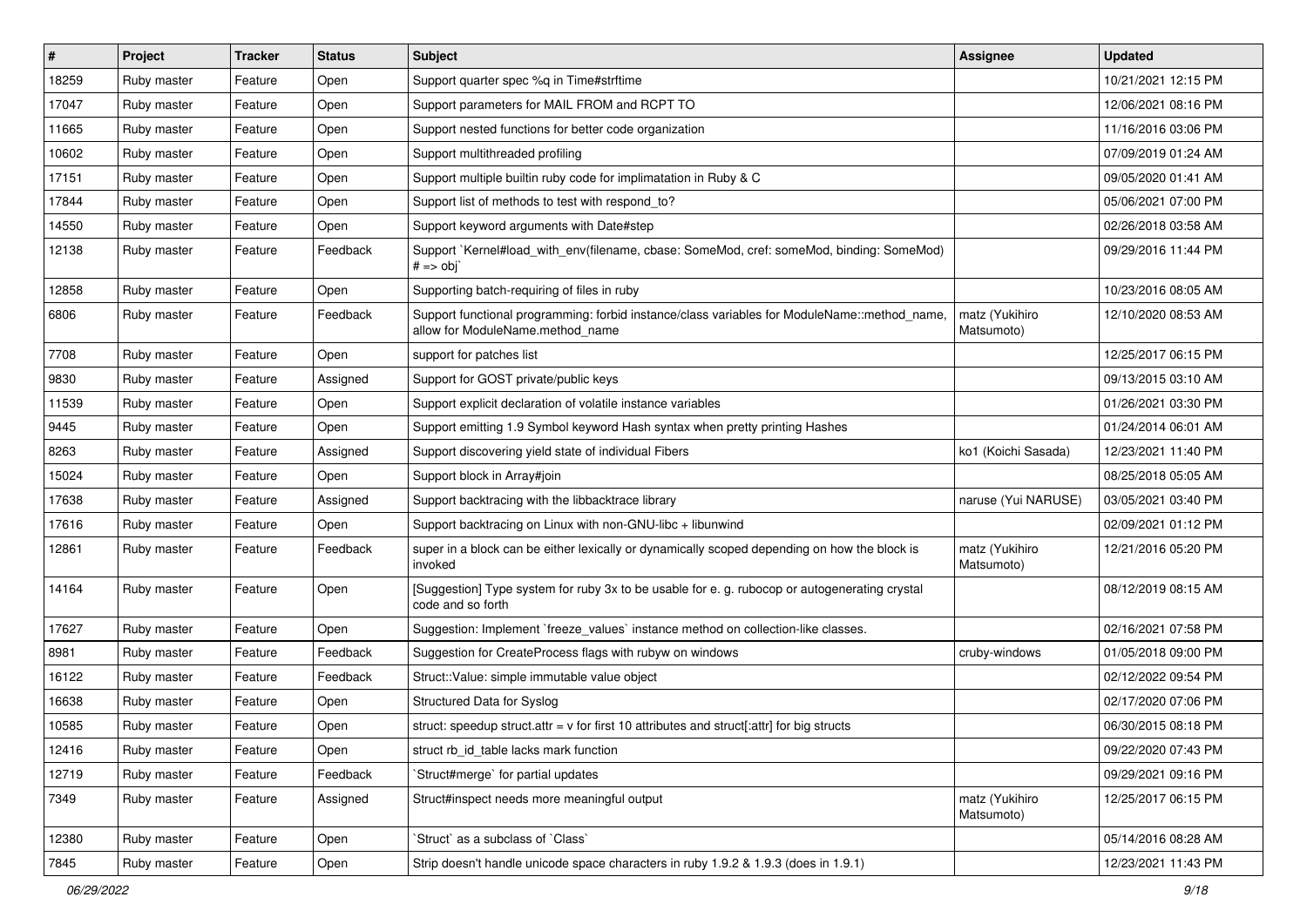| $\vert$ # | Project     | <b>Tracker</b> | <b>Status</b> | Subject                                                                              | <b>Assignee</b>               | <b>Updated</b>      |
|-----------|-------------|----------------|---------------|--------------------------------------------------------------------------------------|-------------------------------|---------------------|
| 10331     | Ruby master | Feature        | Open          | String#to_r to recognize negative denominators                                       |                               | 10/06/2014 02:44 PM |
| 14417     | Ruby master | Feature        | Feedback      | String#sub / String#gsub 00000 Symbol 0 Hash000000000000                             |                               | 02/04/2018 01:05 PM |
| 10152     | Ruby master | Feature        | Open          | String#strip doesn't remove non-breaking space                                       |                               | 04/12/2015 07:36 PM |
| 16666     | Ruby master | Feature        | Open          | 'string' - 'str' as a shortcut for 'string'.gsub('str', ")?                          |                               | 03/01/2020 08:38 PM |
| 5558      | Ruby master | Feature        | Assigned      | String#% strange arity errors                                                        | matz (Yukihiro<br>Matsumoto)  | 12/25/2017 06:15 PM |
| 17771     | Ruby master | Feature        | Open          | String#start_with? should not construct MatchData or set \$~                         |                               | 04/02/2021 02:49 PM |
| 12304     | Ruby master | Feature        | Feedback      | String#split with a block                                                            |                               | 04/21/2016 12:29 AM |
| 15562     | Ruby master | Feature        | Open          | String#split` option to suppress the initial empty substring                         |                               | 01/28/2019 03:32 AM |
| 18597     | Ruby master | Feature        | Open          | Strings need a named method like 'dup' that doesn't duplicate if receiver is mutable |                               | 02/26/2022 11:56 PM |
| 15151     | Ruby master | Feature        | Open          | String#slice!(0,) creates a duplicate of original string                             |                               | 06/20/2019 03:37 PM |
| 6802      | Ruby master | Feature        | Assigned      | String#scan should have equivalent yielding MatchData                                | matz (Yukihiro<br>Matsumoto)  | 12/25/2017 06:15 PM |
| 9116      | Ruby master | Feature        | Open          | String#rsplit missing                                                                |                               | 04/27/2017 10:00 AM |
| 9807      | Ruby master | Feature        | Open          | String.new with block                                                                |                               | 05/07/2014 05:54 AM |
| 12745     | Ruby master | Feature        | Feedback      | String#(g)sub(!) should pass a MatchData to the block, not a String                  | matz (Yukihiro<br>Matsumoto)  | 11/03/2021 11:46 PM |
| 16790     | Ruby master | Feature        | Open          | string format and refinements                                                        |                               | 04/16/2020 03:06 AM |
| 13025     | Ruby master | Feature        | Feedback      | String equality operator does not perform implicit conversion                        |                               | 12/12/2016 07:18 AM |
| 5606      | Ruby master | Feature        | Feedback      | String#each_match(regexp)                                                            |                               | 12/25/2017 06:15 PM |
| 15588     | Ruby master | Feature        | Open          | String#each_chunk and #chunks                                                        |                               | 12/25/2019 04:28 AM |
| 14783     | Ruby master | Feature        | Open          | String#chars_at / String#bytes_at                                                    |                               | 05/24/2018 01:18 PM |
| 17682     | Ruby master | Feature        | Open          | String#casecmp performance improvement                                               |                               | 03/24/2021 02:29 PM |
| 15899     | Ruby master | Feature        | Open          | String#before and String#after                                                       |                               | 11/04/2019 08:57 PM |
| 13303     | Ruby master | Feature        | Feedback      | String#any? as !String#empty?                                                        | matz (Yukihiro<br>Matsumoto)  | 02/23/2021 05:14 PM |
| 16017     | Ruby master | Feature        | Feedback      | <b>String and Array Slices</b>                                                       |                               | 07/24/2019 07:28 AM |
| 15425     | Ruby master | Feature        | Feedback      | Store MJIT header into Ruby versioned directory.                                     | k0kubun (Takashi<br>Kokubun)  | 10/07/2021 11:03 PM |
| 15668     | Ruby master | Feature        | Open          | stdlib: Date - Time should return the difference in days                             |                               | 03/15/2019 07:09 AM |
| 8269      | Ruby master | Feature        | Feedback      | stdlib: Add Find.each file to accompany Find.find                                    |                               | 06/02/2013 03:53 PM |
| 17148     | Ruby master | Feature        | Open          | stdbuf(1) support                                                                    |                               | 09/07/2020 04:12 AM |
| 10228     | Ruby master | Feature        | Feedback      | Statistics module                                                                    |                               | 11/10/2014 11:01 PM |
| 18227     | Ruby master | Feature        | Open          | Static class initialization.                                                         | ioquatix (Samuel<br>Williams) | 09/29/2021 09:21 PM |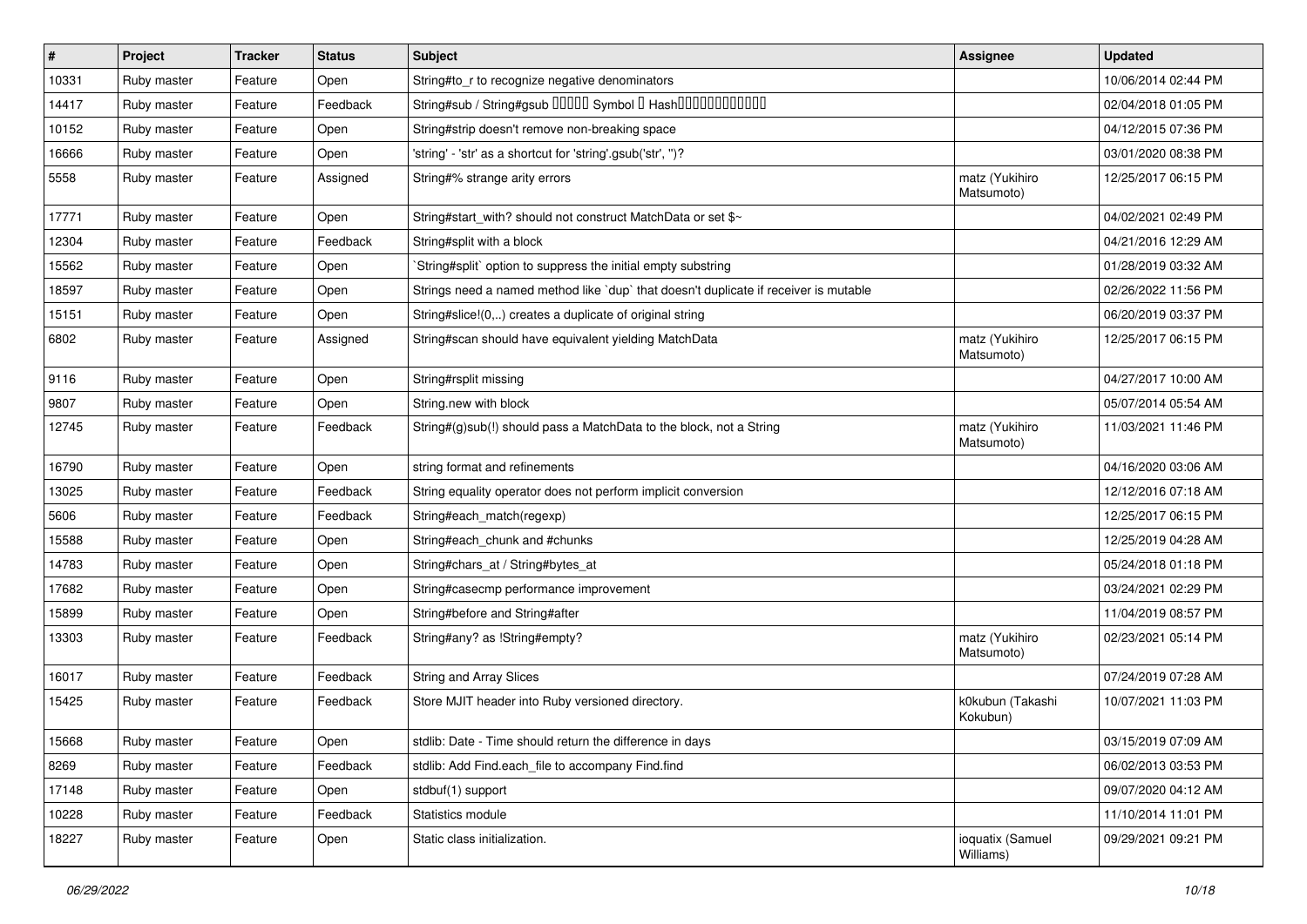| #     | Project     | <b>Tracker</b> | <b>Status</b> | Subject                                                                                                                      | Assignee                            | <b>Updated</b>      |
|-------|-------------|----------------|---------------|------------------------------------------------------------------------------------------------------------------------------|-------------------------------------|---------------------|
| 17859 | Ruby master | Feature        | Open          | Start IRB when running just `ruby`                                                                                           |                                     | 05/14/2021 07:54 AM |
| 8619  | Ruby master | Feature        | Open          | <b>Standard Profiling API</b>                                                                                                |                                     | 12/23/2021 11:43 PM |
| 11028 | Ruby master | Feature        | Assigned      | standalone running single file ( zipped archives of ruby code) running **without installation** using<br>"gem install "      | matz (Yukihiro<br>Matsumoto)        | 04/04/2015 01:44 AM |
| 16511 | Ruby master | Feature        | Open          | Staged warnings and better compatibility for keyword arguments in 2.7.1                                                      |                                     | 02/25/2020 06:54 PM |
| 6133  | Ruby master | Feature        | Assigned      | SSLSocket <sup>[</sup> shutdown <sup>[11]</sup>                                                                              |                                     | 09/13/2015 03:22 AM |
| 8688  | Ruby master | Feature        | Open          | #sprintf should accept strings as keys                                                                                       |                                     | 07/26/2013 02:33 AM |
| 14737 | Ruby master | Feature        | Assigned      | Split default gems into separate directory structure                                                                         | hsbt (Hiroshi SHIBATA)              | 09/02/2020 06:00 PM |
| 15281 | Ruby master | Feature        | Assigned      | Speed up Set#intersect with size check.                                                                                      | knu (Akinori MUSHA)                 | 08/11/2020 02:43 AM |
| 12639 | Ruby master | Feature        | Assigned      | Speed up require in RubyGems by 5x                                                                                           | hsbt (Hiroshi SHIBATA)              | 07/26/2018 02:12 AM |
| 16451 | Ruby master | Feature        | Open          | Special ternary operator for methods ending in `?`                                                                           |                                     | 12/26/2019 09:03 PM |
| 18825 | Ruby master | Feature        | Open          | Specialized instruction for "array literal + `.hash`"                                                                        |                                     | 06/14/2022 05:24 PM |
| 17127 | Ruby master | Feature        | Open          | Some TrueClass methods are faster if implemented in Ruby                                                                     |                                     | 11/05/2020 07:11 AM |
| 15833 | Ruby master | Feature        | Open          | Some refactors for shared-root array                                                                                         |                                     | 07/29/2019 07:13 AM |
| 12075 | Ruby master | Feature        | Feedback      | some container#nonempty?                                                                                                     | matz (Yukihiro<br>Matsumoto)        | 10/07/2021 03:11 AM |
| 16476 | Ruby master | Feature        | Open          | Socket.getaddrinfo cannot be interrupted by Timeout.timeout                                                                  | Glass_saga (Masaki<br>Matsushita)   | 06/16/2022 01:08 AM |
| 11388 | Ruby master | Feature        | Open          | <b>SMTP Service Extension for Delivery Status Notifications</b>                                                              |                                     | 02/06/2018 11:37 AM |
| 13174 | Ruby master | Feature        | Open          | Smaller id table on 64bit platform                                                                                           |                                     | 01/31/2017 02:05 PM |
| 6256  | Ruby master | Feature        | Feedback      | Slightly improve ruby_qsort performance                                                                                      | MartinBosslet (Martin<br>Bosslet)   | 01/10/2019 01:51 PM |
| 13620 | Ruby master | Feature        | Open          | Simplifying MRI's build system: always make install                                                                          |                                     | 07/08/2018 09:41 AM |
| 14565 | Ruby master | Feature        | Open          | Simpler, one-liner, failsafe require in ruby? [Suggested names: require_failsafe, require_safe,<br>require_try, require_add) |                                     | 10/09/2019 05:42 AM |
| 6263  | Ruby master | Feature        | Feedback      | Simple access to toplevel object (main)                                                                                      |                                     | 12/25/2017 06:15 PM |
| 14328 | Ruby master | Feature        | Open          | SIMD vectorization                                                                                                           |                                     | 07/16/2018 05:12 PM |
| 16699 | Ruby master | Feature        | Feedback      | Silence/ignore particular warnings from some parts of the code (in a .rb file)                                               |                                     | 03/20/2020 09:24 PM |
| 12676 | Ruby master | Feature        | Assigned      | Significant performance increase, and code conciseness, for prime_division method in prime.rb                                | marcandre (Marc-Andre<br>Lafortune) | 11/18/2016 03:46 PM |
| 11670 | Ruby master | Feature        | Open          | Show warning to make nested def obsolete                                                                                     | nobu (Nobuyoshi<br>Nakada)          | 11/09/2015 07:40 AM |
| 13668 | Ruby master | Feature        | Open          | Show / log test-all skips in CI here or at http://rubyci.org/?                                                               |                                     | 06/20/2017 03:30 AM |
| 17743 | Ruby master | Feature        | Open          | Show argument types in backtrace                                                                                             |                                     | 03/25/2021 06:39 PM |
| 8853  | Ruby master | Feature        | Open          | Should String#sub(pattern) returns an Enumerator?                                                                            |                                     | 07/13/2019 12:32 AM |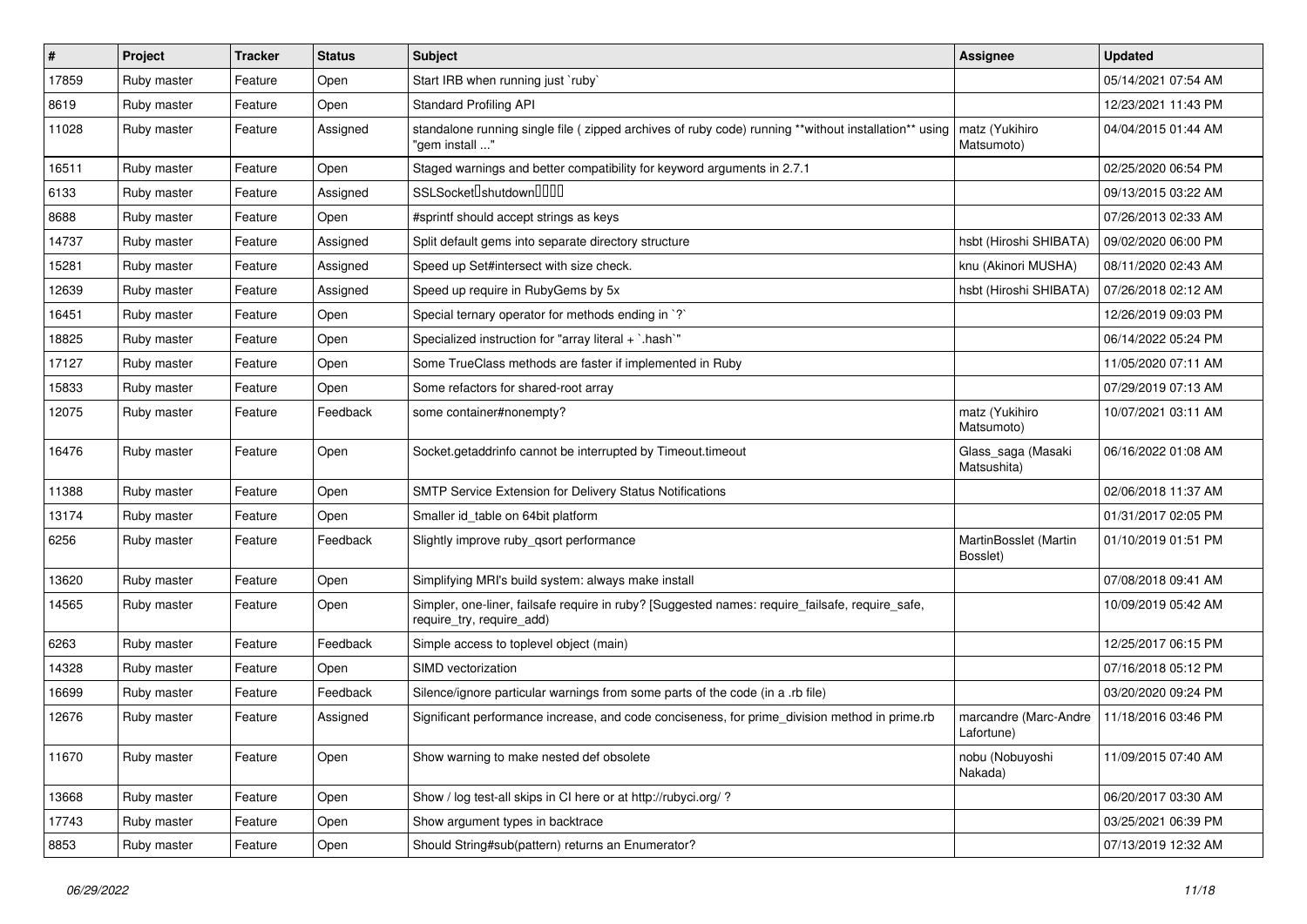| #     | Project     | <b>Tracker</b> | <b>Status</b> | Subject                                                                                                                                    | Assignee                     | <b>Updated</b>      |
|-------|-------------|----------------|---------------|--------------------------------------------------------------------------------------------------------------------------------------------|------------------------------|---------------------|
| 8206  | Ruby master | Feature        | Open          | Should Ruby core implement String#blank?                                                                                                   |                              | 04/28/2016 02:05 PM |
| 13124 | Ruby master | Feature        | Open          | Should #puts convert to external encoding?                                                                                                 |                              | 12/01/2017 06:45 PM |
| 9049  | Ruby master | Feature        | Open          | Shorthands (a:b, *) for inclusive indexing                                                                                                 |                              | 03/15/2018 12:26 AM |
| 17384 | Ruby master | Feature        | Feedback      | shorthand of Hash#merge                                                                                                                    |                              | 12/10/2020 06:14 AM |
| 18162 | Ruby master | Feature        | Open          | Shorthand method Proc#isolate to create isolated proc objects                                                                              |                              | 09/13/2021 02:33 AM |
| 6841  | Ruby master | Feature        | Assigned      | Shorthand for Assigning Return Value of Method to Self                                                                                     | matz (Yukihiro<br>Matsumoto) | 12/10/2020 08:53 AM |
| 16241 | Ruby master | Feature        | Open          | Shorter syntax for anonymous refinements                                                                                                   |                              | 11/20/2020 07:22 PM |
| 16791 | Ruby master | Feature        | Open          | Shortcut for Process::Status.exitstatus                                                                                                    |                              | 05/19/2020 03:16 AM |
| 7511  | Ruby master | Feature        | Feedback      | short-circuiting logical implication operator                                                                                              | matz (Yukihiro<br>Matsumoto) | 12/10/2020 08:55 AM |
| 9953  | Ruby master | Feature        | Open          | set_trace_func values which could be frozen or symbols                                                                                     |                              | 06/19/2014 10:44 PM |
| 16995 | Ruby master | Feature        | Open          | Sets: <=> should be specialized                                                                                                            |                              | 06/26/2020 08:43 PM |
| 16994 | Ruby master | Feature        | Feedback      | Sets: shorthand for frozen sets of symbols / strings                                                                                       |                              | 09/25/2020 08:15 PM |
| 16990 | Ruby master | Feature        | Open          | Sets: operators compatibility with Array                                                                                                   |                              | 02/22/2021 11:37 PM |
| 16992 | Ruby master | Feature        | Open          | Sets: officially ordered                                                                                                                   | matz (Yukihiro<br>Matsumoto) | 09/03/2020 02:08 PM |
| 16989 | Ruby master | Feature        | Open          | Sets: need $\Psi$                                                                                                                          | knu (Akinori MUSHA)          | 02/18/2022 02:57 AM |
| 16993 | Ruby master | Feature        | Open          | Sets: from hash keys using Hash#key_set                                                                                                    |                              | 06/27/2020 05:44 AM |
| 16991 | Ruby master | Feature        | Open          | Sets: add Set#join                                                                                                                         |                              | 06/26/2020 08:29 PM |
| 15240 | Ruby master | Feature        | Open          | Set operations check for is a?(Set), rather than allowing duck typing                                                                      | knu (Akinori MUSHA)          | 08/27/2019 08:12 PM |
| 7220  | Ruby master | Feature        | Open          | Separate IO#dup, StringIO#initialize_copy from dup(2)                                                                                      |                              | 12/10/2020 08:47 AM |
| 17471 | Ruby master | Feature        | Open          | send_if method for improved conditional chaining                                                                                           |                              | 12/29/2020 03:23 PM |
| 12141 | Ruby master | Feature        | Open          | send and send                                                                                                                              |                              | 03/14/2016 01:32 AM |
| 17339 | Ruby master | Feature        | Assigned      | Semantic grouping with BigDecimal#to_s                                                                                                     | mrkn (Kenta Murata)          | 12/20/2021 12:39 PM |
| 18736 | Ruby master | Feature        | Open          | self-p for method chain                                                                                                                    |                              | 04/15/2022 11:09 AM |
| 18265 | Ruby master | Feature        | Open          | Self-contained one-binary feature which discuss on ruby kaigi 2021 day 2, <sup>[]</sup> Ruby Committers vs<br>the World / CRuby Committers |                              | 10/24/2021 04:11 PM |
| 5741  | Ruby master | Feature        | Assigned      | Secure Erasure of Passwords                                                                                                                | matz (Yukihiro<br>Matsumoto) | 12/25/2017 06:15 PM |
| 16621 | Ruby master | Feature        | Open          | Second block parameter of Pathname#glob to be relative path from self                                                                      |                              | 02/12/2020 11:27 PM |
| 4046  | Ruby master | Feature        | Feedback      | Saving C's **argv and cwd allows Ruby programs to reliably restart themselves                                                              |                              | 12/25/2017 06:14 PM |
| 6367  | Ruby master | Feature        | Feedback      | #same? for Enumerable                                                                                                                      | matz (Yukihiro<br>Matsumoto) | 12/25/2017 06:15 PM |
| 16411 | Ruby master | Feature        | Open          | Safer keyword argument extension                                                                                                           |                              | 12/10/2019 02:45 AM |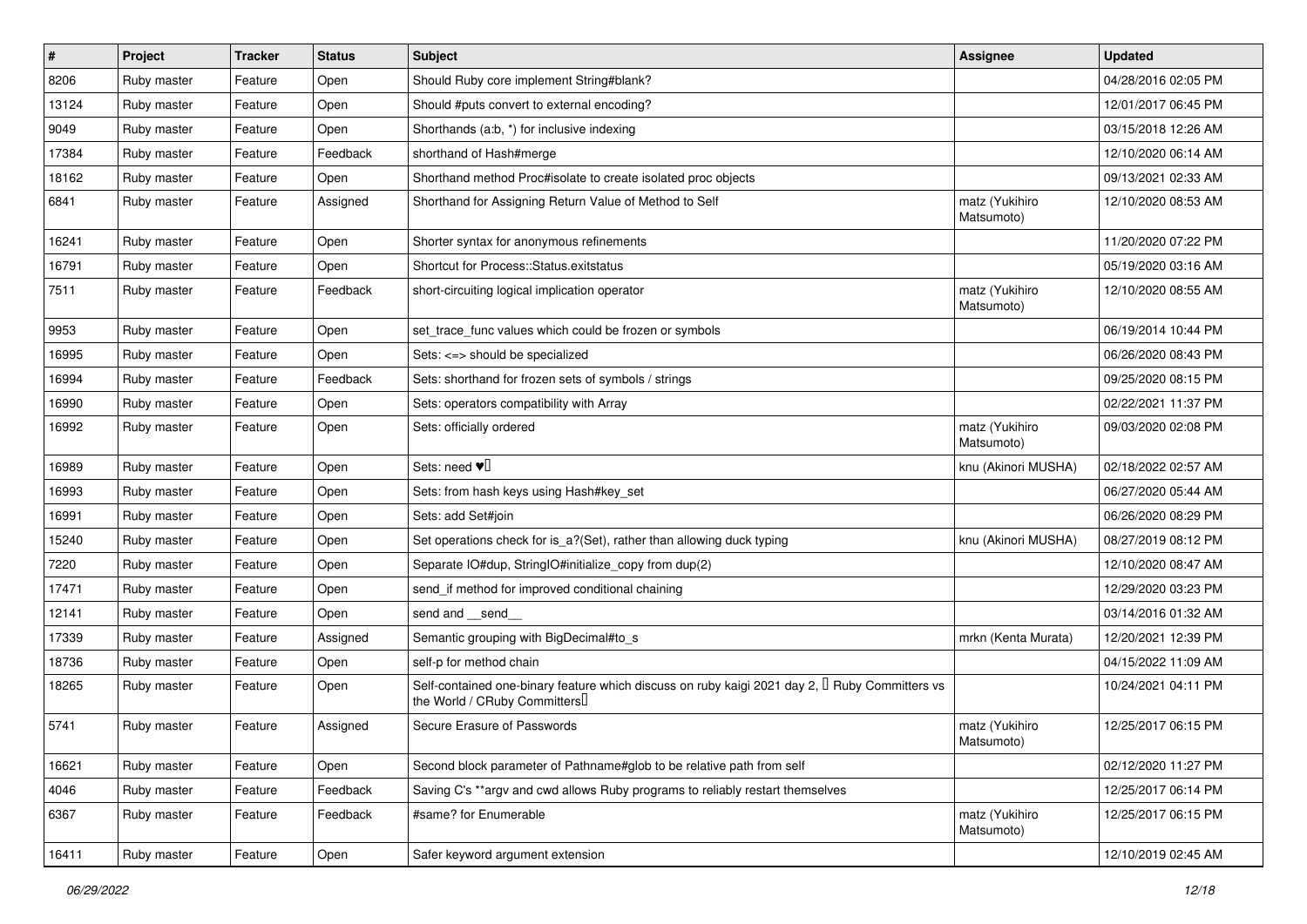| $\sharp$ | <b>Project</b> | <b>Tracker</b> | <b>Status</b> | Subject                                                                       | <b>Assignee</b>              | <b>Updated</b>      |
|----------|----------------|----------------|---------------|-------------------------------------------------------------------------------|------------------------------|---------------------|
| 8494     | Ruby master    | Feature        | Open          | Safe method for defensive copies. alternative to 'dup'                        |                              | 06/05/2013 04:26 PM |
| 8232     | Ruby master    | Feature        | Open          | Rudiments of abstract algebra in Ruby                                         | matz (Yukihiro<br>Matsumoto) | 04/09/2013 01:47 AM |
| 6744     | Ruby master    | Feature        | Feedback      | ruby unable to run system commands that require elevated privileges           | usa (Usaku<br>NAKAMURA)      | 12/25/2017 06:15 PM |
| 3001     | Ruby master    | Feature        | Feedback      | Ruby stdlib: Benchmark:: Tms #memberwise drops labels                         |                              | 05/24/2016 01:42 PM |
| 16978    | Ruby master    | Feature        | Open          | Ruby should not use realpath for __FILE__                                     | nobu (Nobuyoshi<br>Nakada)   | 04/01/2022 11:30 AM |
| 8270     | Ruby master    | Feature        | Open          | Ruby should build without thread support (aka minix)                          | nobu (Nobuyoshi<br>Nakada)   | 12/10/2020 08:53 AM |
| 12607    | Ruby master    | Feature        | Feedback      | Ruby needs an atomic integer                                                  | ko1 (Koichi Sasada)          | 01/29/2021 12:28 PM |
| 17741    | Ruby master    | Feature        | Open          | Ruby links to `objc` for convenience - this should be moved into a native ext |                              | 03/23/2021 01:24 AM |
| 18822    | Ruby master    | Feature        | Open          | Ruby lack a proper method to percent-encode strings for URIs (RFC 3986)       |                              | 06/09/2022 02:42 PM |
| 16851    | Ruby master    | Feature        | Feedback      | Ruby hashing algorithm could be improved using Tabulation Hashing             |                              | 10/22/2020 09:18 AM |
| 17851    | Ruby master    | Feature        | Open          | ruby extension for memoryview                                                 |                              | 05/05/2021 03:15 PM |
| 7981     | Ruby master    | Feature        | Open          | ruby does not respect --                                                      |                              | 02/28/2013 02:49 PM |
| 13681    | Ruby master    | Feature        | Open          | Ruby digest init fails in FIPS mode when built against OpenSSL ~> 1.0.1       |                              | 07/04/2017 05:17 PM |
| 14276    | Ruby master    | Feature        | Open          | Ruby core debugger API                                                        |                              | 01/05/2018 07:54 PM |
| 18648    | Ruby master    | Feature        | Feedback      | ruby2_keywords and  name arguments with impossible names                      |                              | 03/18/2022 06:25 PM |
| 12982    | Ruby master    | Feature        | Feedback      | ruby 2.3.1 got crash on macos                                                 |                              | 12/23/2021 11:40 PM |
| 8321     | Ruby master    | Feature        | Open          | Ripper: I would like coordinates for keywords                                 |                              | 05/10/2013 07:01 PM |
| 16794    | Ruby master    | Feature        | Open          | Rightward operators                                                           |                              | 09/10/2020 09:34 PM |
| 11500    | Ruby master    | Feature        | Open          | [RFC] rename Queue to UnboundedQueue                                          |                              | 07/19/2021 07:48 AM |
| 18494    | Ruby master    | Feature        | Open          | [RFC] ENV["RUBY_GC_"]= changes GC parameters dynamically                      |                              | 01/17/2022 11:15 PM |
| 18401    | Ruby master    | Feature        | Open          | Rework `require_relative` to add the "current path" on `\$LOAD_PATH`          |                              | 12/09/2021 05:41 PM |
| 6219     | Ruby master    | Feature        | Feedback      | Return value of Hash#store                                                    | matz (Yukihiro<br>Matsumoto) | 12/10/2020 08:46 AM |
| 11927    | Ruby master    | Feature        | Open          | Return value for `Module#include` and `Module#prepend`                        |                              | 09/02/2020 12:40 AM |
| 12006    | Ruby master    | Feature        | Open          | return IO object from IO#print, IO#puts, IO#close_read, IO#close_write,       |                              | 01/21/2016 12:42 PM |
| 8077     | Ruby master    | Feature        | Feedback      | Returning Dir objects from C extensions                                       |                              | 07/15/2019 10:48 PM |
| 15093    | Ruby master    | Feature        | Open          | Retrive Array elements with infinite ranges specified by Float::INFINITY      |                              | 09/09/2018 02:01 PM |
| 12399    | Ruby master    | Feature        | Feedback      | Restricted, safe version of `Kernel#eval`                                     |                              | 06/13/2017 12:24 AM |
| 7848     | Ruby master    | Feature        | Open          | Restore default state for core ruby objects                                   | matz (Yukihiro<br>Matsumoto) | 12/25/2017 06:15 PM |
| 15824    | Ruby master    | Feature        | Open          | respond to pattern for pattern match                                          |                              | 10/06/2019 07:56 AM |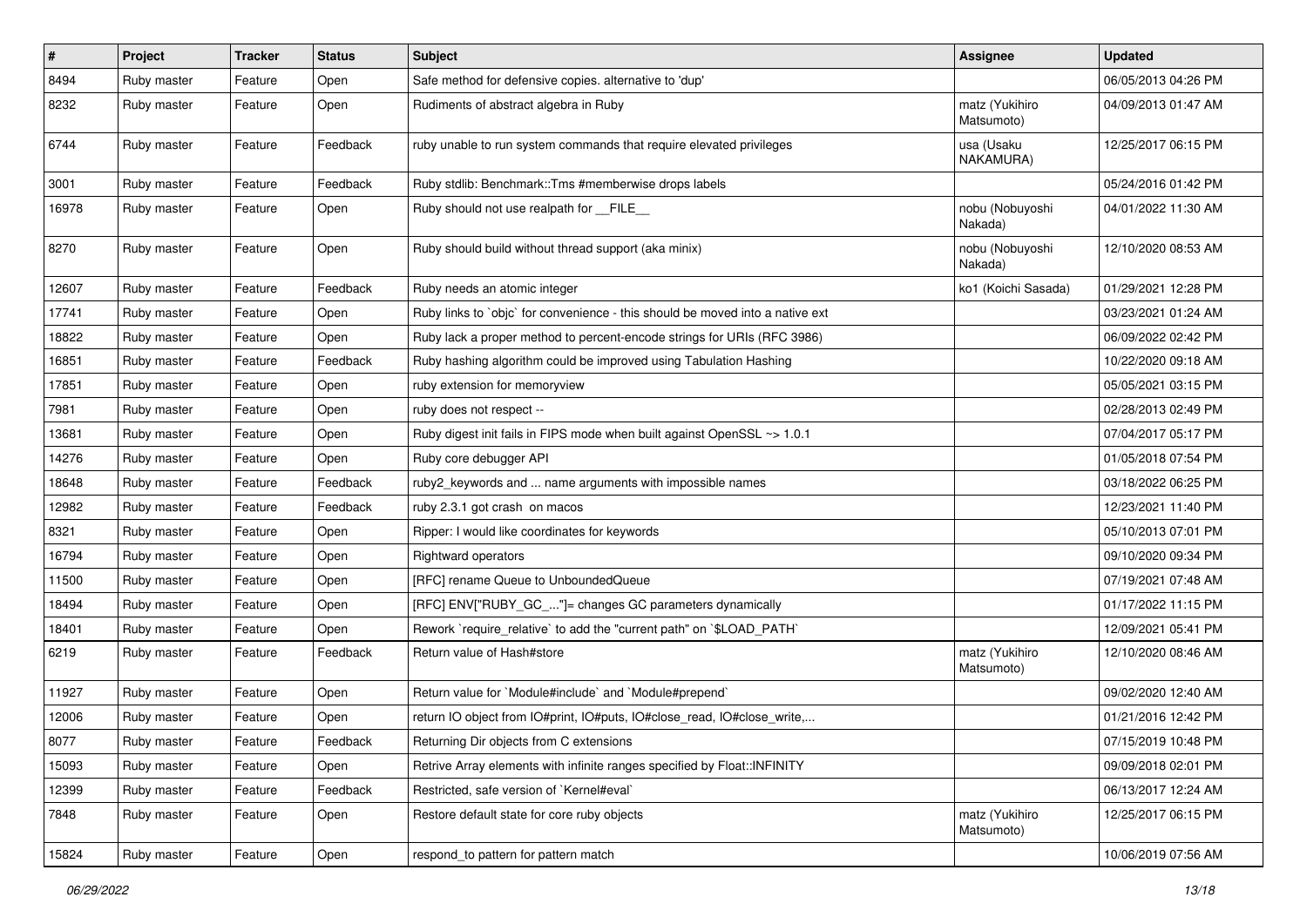| $\sharp$ | <b>Project</b> | <b>Tracker</b> | <b>Status</b> | <b>Subject</b>                                                         | <b>Assignee</b>              | <b>Updated</b>      |
|----------|----------------|----------------|---------------|------------------------------------------------------------------------|------------------------------|---------------------|
| 9400     | Ruby master    | Feature        | Open          | Respect constant lookup when using `raise`                             |                              | 07/12/2019 03:36 AM |
| 14922    | Ruby master    | Feature        | Assigned      | Resolv getaddresses ignores AAAA records for IPv6                      | akr (Akira Tanaka)           | 11/13/2020 04:01 AM |
| 9355     | Ruby master    | Feature        | Open          | Re: Rename method_id to method_name in TracePoint class                |                              | 07/12/2019 03:45 AM |
| 16246    | Ruby master    | Feature        | Open          | require with an optional block that is evaluated when requiring fails  |                              | 10/09/2019 11:16 AM |
| 5643     | Ruby master    | Feature        | Assigned      | require/load options and binding option                                | matz (Yukihiro<br>Matsumoto) | 12/25/2017 06:15 PM |
| 10320    | Ruby master    | Feature        | Open          | require into module                                                    |                              | 06/10/2021 08:15 AM |
| 6792     | Ruby master    | Feature        | Feedback      | request for easier system properties access                            |                              | 12/25/2017 06:15 PM |
| 6445     | Ruby master    | Feature        | Assigned      | request for default length/position on string index                    | matz (Yukihiro<br>Matsumoto) | 12/25/2017 06:15 PM |
| 15049    | Ruby master    | Feature        | Feedback      | [Request] Easily access all keyword arguments within a method          |                              | 10/15/2018 05:36 PM |
| 16818    | Ruby master    | Feature        | Open          | Rename `Range#%` to `Range#/`                                          |                              | 05/07/2020 08:49 AM |
| 7384     | Ruby master    | Feature        | Open          | Rename #each_with_object to #each_with                                 |                              | 12/25/2017 06:15 PM |
| 10287    | Ruby master    | Feature        | Open          | rename COLON3 to COLON2_HEAD.                                          | matz (Yukihiro<br>Matsumoto) | 07/27/2021 09:34 AM |
| 17163    | Ruby master    | Feature        | Open          | Rename `begin`                                                         |                              | 09/09/2020 03:04 AM |
| 18576    | Ruby master    | Feature        | Open          | Rename `ASCII-8BIT` encoding to `BINARY`                               |                              | 03/17/2022 03:06 PM |
| 14465    | Ruby master    | Feature        | Open          | rename/alias and then obsolete UDPSocket::send                         |                              | 12/23/2021 11:43 PM |
| 6265     | Ruby master    | Feature        | Assigned      | Remove 'useless' 'concatenation' syntax                                | naruse (Yui NARUSE)          | 08/10/2016 02:36 AM |
| 13502    | Ruby master    | Feature        | Open          | remove unused Array#to_s implementation                                |                              | 07/27/2021 11:41 AM |
| 14249    | Ruby master    | Feature        | Open          | Remove str[match_str]                                                  |                              | 05/19/2018 06:13 PM |
| 17944    | Ruby master    | Feature        | Open          | Remove Socket.gethostbyaddr and Socket.gethostbyname                   |                              | 06/10/2021 08:26 AM |
| 7702     | Ruby master    | Feature        | Open          | Remove Proc#binding                                                    | matz (Yukihiro<br>Matsumoto) | 07/15/2019 07:39 PM |
| 14605    | Ruby master    | Feature        | Open          | Remove `original_iseq` from `rb_iseq_constant_body`                    |                              | 08/26/2019 07:31 PM |
| 16968    | Ruby master    | Feature        | Open          | Remove `\$IGNORECASE` from English.rb                                  |                              | 06/18/2020 04:34 AM |
| 6354     | Ruby master    | Feature        | Assigned      | Remove escape (break/return/redo/next support) from class/module scope | matz (Yukihiro<br>Matsumoto) | 12/25/2017 06:15 PM |
| 17121    | Ruby master    | Feature        | Open          | Remove ENV#index                                                       |                              | 08/13/2020 09:58 AM |
| 16963    | Ruby master    | Feature        | Assigned      | Remove English.rb from Ruby 2.8/3.0                                    | hsbt (Hiroshi SHIBATA)       | 06/19/2020 09:48 AM |
| 18571    | Ruby master    | Feature        | Assigned      | Removed the bundled sources from release package after Ruby 3.2        | hsbt (Hiroshi SHIBATA)       | 03/28/2022 06:23 AM |
| 10548    | Ruby master    | Feature        | Open          | remove callcc (Callcc is now going obsoleted. Please use Fiber.)       |                              | 04/18/2022 09:07 AM |
| 17099    | Ruby master    | Feature        | Open          | Remove boolean argument and warning from Module#attr                   |                              | 12/18/2020 04:15 AM |
| 15445    | Ruby master    | Feature        | Open          | Reject '.123' in Float() method                                        | matz (Yukihiro<br>Matsumoto) | 01/10/2019 07:59 AM |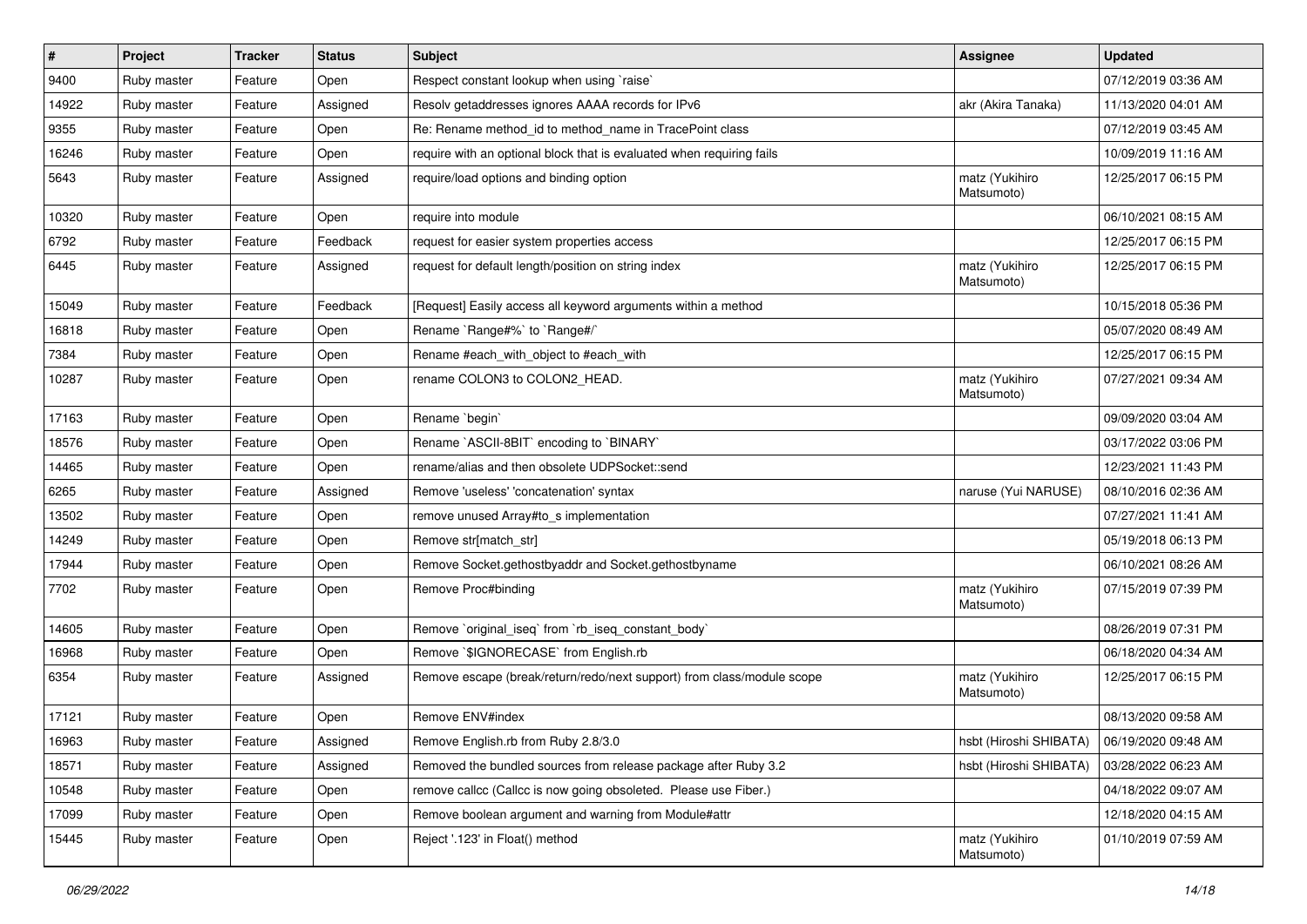| $\vert$ # | Project     | <b>Tracker</b> | <b>Status</b> | Subject                                                                                                         | Assignee                              | <b>Updated</b>      |
|-----------|-------------|----------------|---------------|-----------------------------------------------------------------------------------------------------------------|---------------------------------------|---------------------|
| 3388      | Ruby master | Feature        | Feedback      | regexp support for start_with? and end_with?                                                                    | naruse (Yui NARUSE)                   | 12/25/2017 06:02 PM |
| 9253      | Ruby master | Feature        | Open          | Regexp named match and case statement                                                                           |                                       | 01/05/2018 09:00 PM |
| 12034     | Ruby master | Feature        | Open          | RegExp does not respect file encoding directive                                                                 |                                       | 02/13/2016 06:41 PM |
| 14669     | Ruby master | Feature        | Open          | Regexp does not expose the amount of capture groups.                                                            |                                       | 04/08/2018 11:11 AM |
| 17036     | Ruby master | Feature        | Open          | Regexp deconstruction keys to allow pattern matching                                                            |                                       | 07/19/2020 02:45 PM |
| 12700     | Ruby master | Feature        | Open          | regexg heredoc support                                                                                          |                                       | 11/24/2017 12:53 AM |
| 17156     | Ruby master | Feature        | Open          | Refinements per directory tree                                                                                  |                                       | 12/07/2020 05:19 AM |
| 13129     | Ruby master | Feature        | Assigned      | Refinements cannot refine method_missing and respond_to_missing?                                                | matz (Yukihiro<br>Matsumoto)          | 07/03/2021 10:45 PM |
| 9704      | Ruby master | Feature        | Open          | Refinements as files instead of modules                                                                         | matz (Yukihiro<br>Matsumoto)          | 10/11/2016 06:36 PM |
| 16773     | Ruby master | Feature        | Open          | Reduce allocations in net/http                                                                                  |                                       | 04/10/2020 11:36 AM |
| 15527     | Ruby master | Feature        | Open          | Redesign of timezone object requirements                                                                        |                                       | 02/02/2019 11:15 AM |
| 1644      | Ruby master | Feature        | Assigned      | recv on inherited socket wrapped in TCPSocket does not read data, on Windows                                    | cruby-windows                         | 12/10/2020 08:45 AM |
| 7488      | Ruby master | Feature        | Assigned      | Receiving object_id in object creation probes                                                                   | tenderlovemaking<br>(Aaron Patterson) | 12/25/2017 06:15 PM |
| 14125     | Ruby master | Feature        | Open          | Readline Module (STDLIB): Add support for ^O emacs keybinding?                                                  |                                       | 08/25/2019 08:48 PM |
| 6047      | Ruby master | Feature        | Assigned      | read_all: Grow buffer exponentially in generic case                                                             |                                       | 09/13/2015 03:19 AM |
| 16373     | Ruby master | Feature        | Open          | RDoc for some of the Kernel methods cannot be found in Kernel module                                            |                                       | 05/29/2020 09:29 PM |
| 12731     | Ruby master | Feature        | Open          | rb_path_to_class should call custom const_defined? methods (take 2)                                             |                                       | 07/25/2019 06:13 PM |
| 6769      | Ruby master | Feature        | Assigned      | rbinstall.rb: install both src and batch files separetely                                                       | nobu (Nobuyoshi<br>Nakada)            | 10/30/2015 12:38 PM |
| 16742     | Ruby master | Feature        | Open          | RbConfig.windows? and RbConfig.host_os                                                                          |                                       | 04/11/2020 02:00 PM |
| 10332     | Ruby master | Feature        | Open          | Rational literal for mixed fractions                                                                            |                                       | 10/06/2014 02:55 PM |
| 7580      | Ruby master | Feature        | Assigned      | Range translation                                                                                               | matz (Yukihiro<br>Matsumoto)          | 06/11/2018 09:51 AM |
| 18368     | Ruby master | Feature        | Open          | Range#step semantics for non-Numeric ranges                                                                     |                                       | 02/02/2022 03:42 PM |
| 17924     | Ruby master | Feature        | Open          | Range#infinite?                                                                                                 |                                       | 07/08/2021 11:58 PM |
| 6317      | Ruby master | Feature        | Assigned      |                                                                                                                 | matz (Yukihiro<br>Matsumoto)          | 12/25/2017 06:15 PM |
| 18463     | Ruby master | Feature        | Open          | Random number generation with xoshiro                                                                           |                                       | 02/13/2022 09:12 AM |
| 12357     | Ruby master | Feature        | Feedback      | Random#initialize with a String                                                                                 |                                       | 05/17/2016 05:20 PM |
| 16031     | Ruby master | Feature        | Open          | Raise ArgumentError when creating Time objects with invalid day of month, instead of rolling into<br>next month |                                       | 06/20/2020 04:23 AM |
| 17414     | Ruby master | Feature        | Open          | Ractor should allow access to shareable attributes for Modules/Classes                                          | ko1 (Koichi Sasada)                   | 12/21/2020 03:56 PM |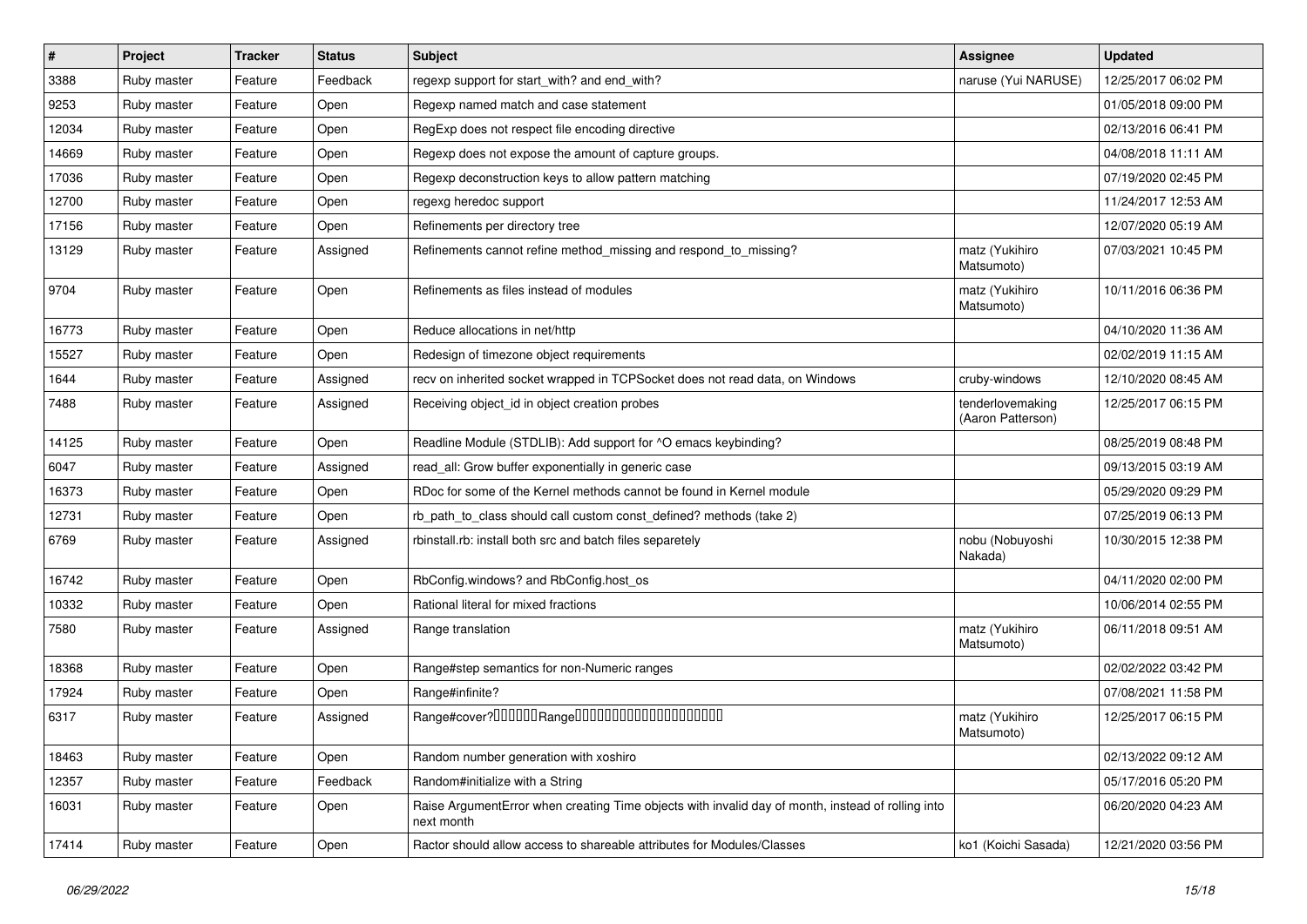| $\vert$ # | Project     | <b>Tracker</b> | <b>Status</b> | <b>Subject</b>                                                                           | Assignee                     | <b>Updated</b>      |
|-----------|-------------|----------------|---------------|------------------------------------------------------------------------------------------|------------------------------|---------------------|
| 17298     | Ruby master | Feature        | Open          | Ractor's basket communication APIs                                                       |                              | 11/13/2020 04:16 PM |
| 17286     | Ruby master | Feature        | Open          | Ractor.new' should accept 'move: true'                                                   |                              | 11/08/2020 03:01 AM |
| 17393     | Ruby master | Feature        | Open          | Ractor::Moved#inspect`                                                                   | ko1 (Koichi Sasada)          | 12/21/2020 05:47 PM |
| 17404     | Ruby master | Feature        | Open          | Ractor `move:` API to allow shareability check                                           | ko1 (Koichi Sasada)          | 12/18/2020 09:17 PM |
| 18127     | Ruby master | Feature        | Open          | Ractor-local version of Singleton                                                        |                              | 11/09/2021 02:45 PM |
| 18814     | Ruby master | Feature        | Open          | Ractor: add method to query incoming message queue size                                  |                              | 06/02/2022 11:59 AM |
| 9145      | Ruby master | Feature        | Open          | Queue#pop(true) return nil if empty instead of raising ThreadError                       |                              | 01/01/2018 07:41 PM |
| 17357     | Ruby master | Feature        | Open          | Queue#pop` should have a block form for closed queues                                    |                              | 01/12/2021 07:32 AM |
| 11518     | Ruby master | Feature        | Open          | Queue enhancement - promote! and promote_all!                                            | matz (Yukihiro<br>Matsumoto) | 09/17/2015 08:40 PM |
| 11517     | Ruby master | Feature        | Open          | Queue enhancement - conditional pop                                                      | matz (Yukihiro<br>Matsumoto) | 09/17/2015 09:02 PM |
| 5781      | Ruby master | Feature        | Assigned      | Query attributes (attribute methods ending in `?` mark)                                  | matz (Yukihiro<br>Matsumoto) | 01/10/2020 06:34 AM |
| 11923     | Ruby master | Feature        | Open          | Put Struct accessors into separate module to allow redefining them in Struct.new's block |                              | 05/17/2016 06:37 AM |
| 10637     | Ruby master | Feature        | Assigned      | Puppet orchestration on vagrant fails with Error: Non-HTTP proxy URI                     | akr (Akira Tanaka)           | 09/23/2020 10:23 PM |
| 13026     | Ruby master | Feature        | Open          | Public singleton methods                                                                 |                              | 02/22/2017 06:53 PM |
| 14397     | Ruby master | Feature        | Assigned      | public, protected and private should return their arguments instead of self              | matz (Yukihiro<br>Matsumoto) | 12/10/2018 07:08 AM |
| 8164      | Ruby master | Feature        | Assigned      | Public/Private                                                                           | matz (Yukihiro<br>Matsumoto) | 12/10/2020 08:50 AM |
| 15338     | Ruby master | Feature        | Open          | Provide way for C extensions to query if global variable is defined                      |                              | 11/25/2018 09:32 AM |
| 4824      | Ruby master | Feature        | Assigned      | Provide method Kernel#executed?                                                          | matz (Yukihiro<br>Matsumoto) | 03/05/2018 04:57 AM |
| 10882     | Ruby master | Feature        | Open          | Provide Levenshtein distance implementation as part of stdlib                            |                              | 02/26/2015 03:56 PM |
| 17758     | Ruby master | Feature        | Open          | Provide Hash#count for performance improvement                                           |                              | 03/28/2021 06:39 PM |
| 15017     | Ruby master | Feature        | Open          | Provide extended information about Signal                                                |                              | 08/22/2018 05:42 AM |
| 10391     | Ruby master | Feature        | Open          | Provide %eISO-8859-1'string \xAA literal' string literals with explicit encoding         |                              | 10/28/2014 10:27 AM |
| 17004     | Ruby master | Feature        | Open          | Provide a way for methods to omit their return value                                     |                              | 07/20/2020 05:44 AM |
| 6648      | Ruby master | Feature        | Assigned      | Provide a standard API for retrieving all command-line flags passed to Ruby              | matz (Yukihiro<br>Matsumoto) | 12/25/2017 06:15 PM |
| 14938     | Ruby master | Feature        | Open          | Provide API to get same result as ruby -wc                                               |                              | 08/06/2018 06:27 PM |
| 16001     | Ruby master | Feature        | Open          | Provide an alias to Kernel#caller_locations(1,1) and Kernel#caller(1,1)                  |                              | 09/04/2019 02:31 PM |
| 15811     | Ruby master | Feature        | Open          | Propsing new method for comparing equality of 2 (float) numbers relatively               |                              | 07/29/2019 04:40 PM |
| 18462     | Ruby master | Feature        | Open          | Proposal to merge WASI based WebAssembly support                                         |                              | 03/24/2022 03:05 AM |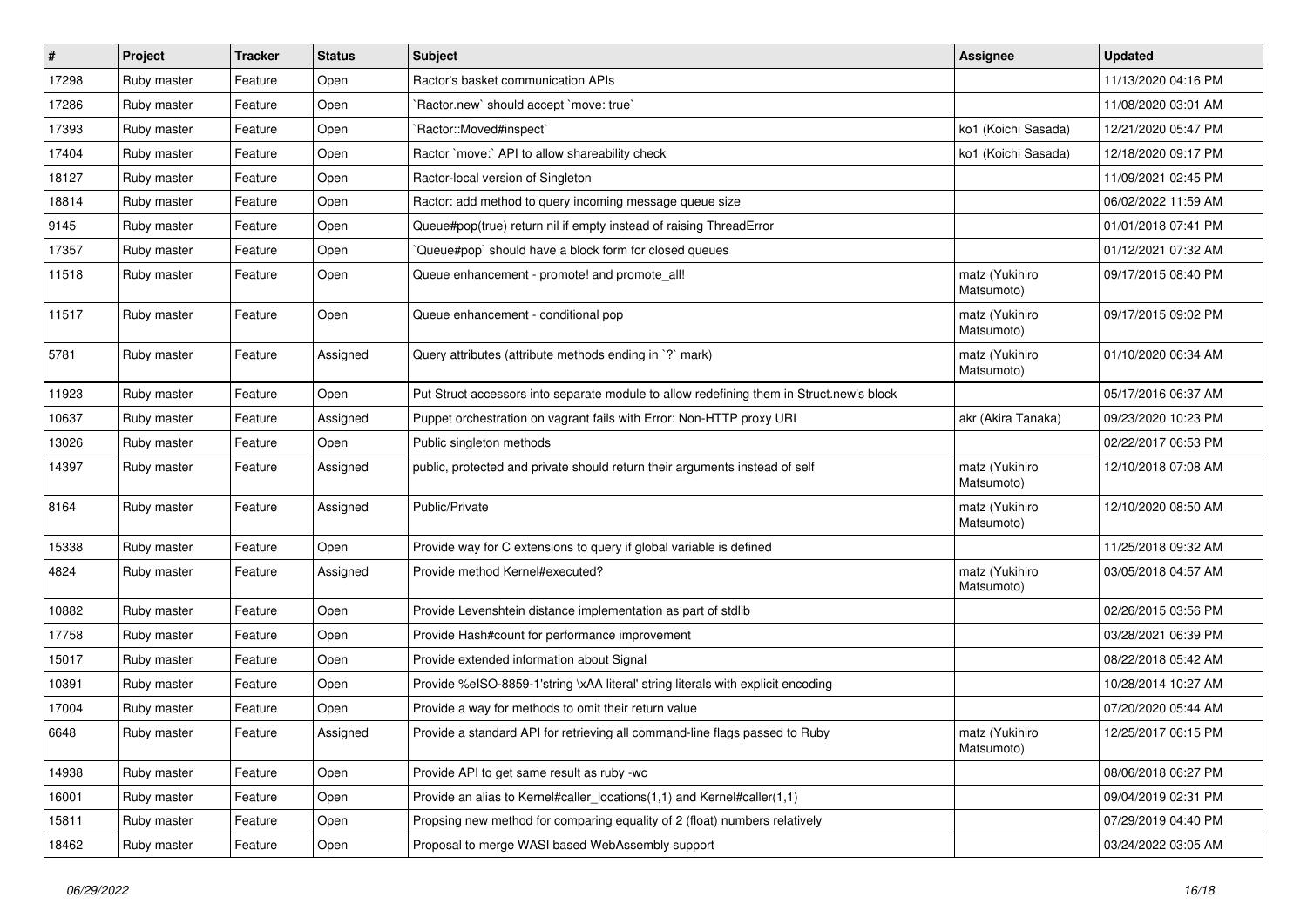| #     | Project     | <b>Tracker</b> | <b>Status</b> | <b>Subject</b>                                                                                                                                            | <b>Assignee</b>              | <b>Updated</b>      |
|-------|-------------|----------------|---------------|-----------------------------------------------------------------------------------------------------------------------------------------------------------|------------------------------|---------------------|
| 18410 | Ruby master | Feature        | Open          | Proposal to make inspect include underscores on numerics                                                                                                  |                              | 12/16/2021 09:07 AM |
| 16287 | Ruby master | Feature        | Open          | Proposal to add .second and .third in particular to class Array                                                                                           |                              | 10/31/2019 01:47 PM |
| 14869 | Ruby master | Feature        | Open          | Proposal to add Hash#===                                                                                                                                  |                              | 08/09/2018 04:03 AM |
| 14916 | Ruby master | Feature        | Open          | Proposal to add Array#===                                                                                                                                 |                              | 08/09/2018 04:06 AM |
| 12843 | Ruby master | Feature        | Open          | Proposal to add a new method to class File in order to determine the name of the file without any<br>suffix                                               |                              | 10/17/2016 08:56 AM |
| 15879 | Ruby master | Feature        | Open          | Proposal: Time#to i accepts : unit keyword                                                                                                                |                              | 07/29/2019 07:32 AM |
| 18357 | Ruby master | Feature        | Open          | Proposal: stop raising when block passed to IO#each_* closes the IO                                                                                       |                              | 11/22/2021 09:03 PM |
| 12125 | Ruby master | Feature        | Open          | Proposal: Shorthand operator for Object#method                                                                                                            |                              | 01/07/2022 06:23 PM |
| 16273 | Ruby master | Feature        | Open          | Proposal: Shorthand operator for "#instance method"                                                                                                       |                              | 01/14/2020 12:24 PM |
| 16341 | Ruby master | Feature        | Open          | Proposal: Set#to_proc and Hash#to_proc                                                                                                                    |                              | 11/12/2019 08:12 PM |
| 17786 | Ruby master | Feature        | Open          | Proposal: new "ends" keyword                                                                                                                              |                              | 04/11/2021 01:40 AM |
| 15580 | Ruby master | Feature        | Open          | Proposal: method addition to class String called .indices (String#indices)                                                                                |                              | 07/29/2020 01:54 AM |
| 11868 | Ruby master | Feature        | Open          | Proposal for RubyVM::InstructionSequence.compile to return an object containing the syntax<br>error information currently written to STDERR               |                              | 04/21/2016 05:49 AM |
| 8271  | Ruby master | Feature        | Assigned      | Proposal for moving to a more visible, formal process for feature requests                                                                                | matz (Yukihiro<br>Matsumoto) | 12/23/2021 11:40 PM |
| 11815 | Ruby master | Feature        | Open          | Proposal for method `Array#difference`                                                                                                                    |                              | 07/20/2020 11:34 PM |
| 10047 | Ruby master | Feature        | Feedback      | Proposal for failesafe requires                                                                                                                           |                              | 07/17/2014 10:35 PM |
| 11361 | Ruby master | Feature        | Open          | proposal for easy method to nil-guard for generated variable name.                                                                                        |                              | 02/21/2016 12:01 PM |
| 18841 | Ruby master | Feature        | Open          | Proposal: autoload_relative                                                                                                                               |                              | 06/19/2022 11:22 PM |
| 17579 | Ruby master | Feature        | Open          | [Proposal] A suggestion for newline-separated shorthand notation, for the creation of Arrays<br>containing strings that may contain '' (space) characters |                              | 01/25/2021 04:33 PM |
| 15864 | Ruby master | Feature        | Open          | Proposal: Add methods to determine if it is an infinite range                                                                                             |                              | 08/22/2019 07:36 AM |
| 10215 | Ruby master | Feature        | Open          | prohibit subclassing for classes without allocator in Ruby                                                                                                |                              | 09/08/2014 07:29 AM |
| 15302 | Ruby master | Feature        | Open          | Proc#with and Proc#by, for partial function application and currying                                                                                      |                              | 11/23/2018 10:16 AM |
| 16461 | Ruby master | Feature        | Assigned      | Proc#using                                                                                                                                                | matz (Yukihiro<br>Matsumoto) | 12/10/2020 09:10 AM |
| 6012  | Ruby master | Feature        | Assigned      | Proc#source_location also return the column                                                                                                               | nobu (Nobuyoshi<br>Nakada)   | 02/12/2019 07:49 AM |
| 17721 | Ruby master | Feature        | Feedback      | Proc.new should be able to contruct a lambda                                                                                                              |                              | 12/03/2021 11:52 AM |
| 7082  | Ruby master | Feature        | Open          | Process. kill 0 in windows can return spurious success                                                                                                    |                              | 12/25/2017 06:15 PM |
| 8786  | Ruby master | Feature        | Open          | Process.clock_gettime(:realtime)                                                                                                                          |                              | 08/15/2013 10:33 PM |
| 12854 | Ruby master | Feature        | Feedback      | Proc#curry should return an instance of the class, not Proc                                                                                               |                              | 10/25/2017 09:59 PM |